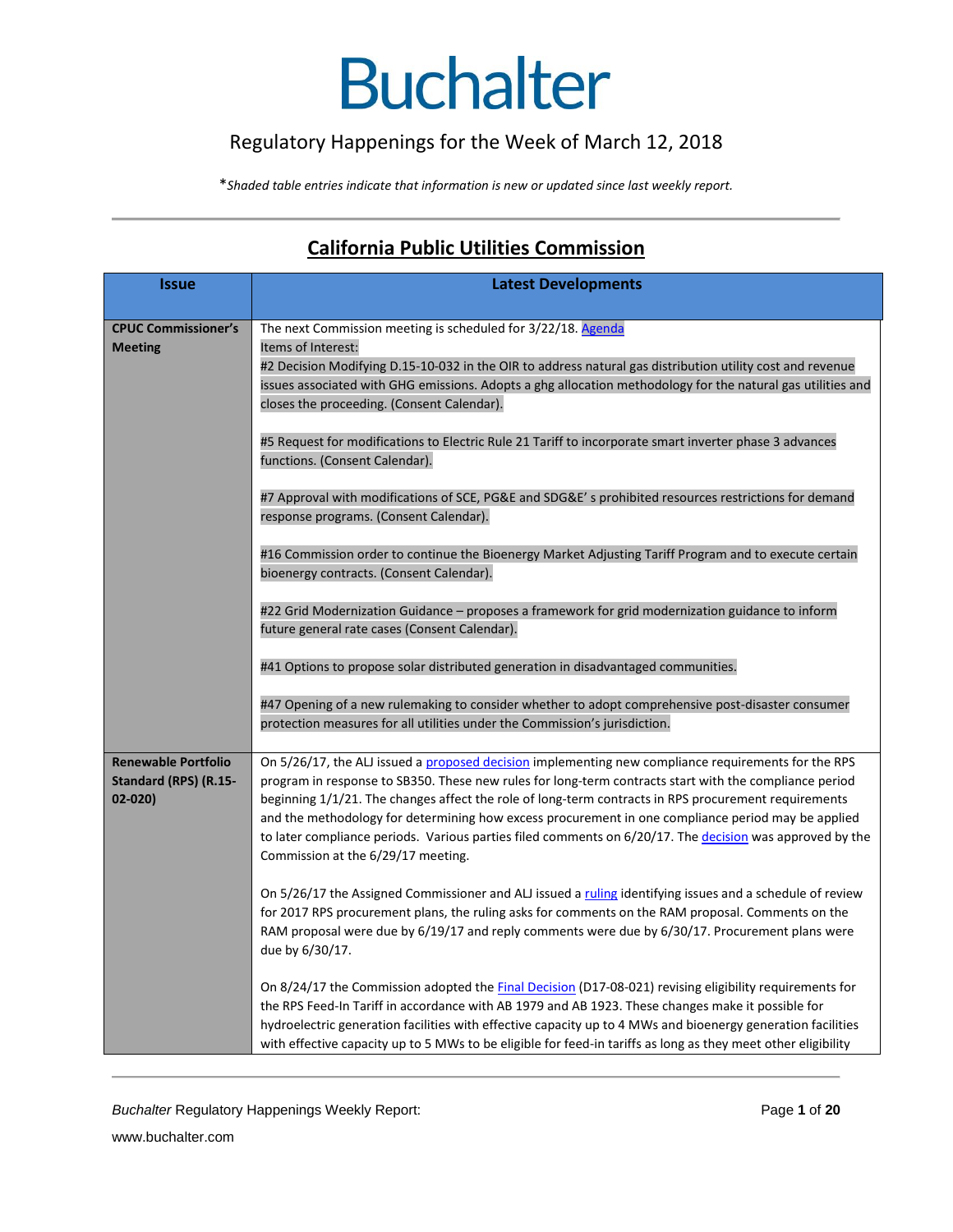

|                                                                               | criteria. On 9/27/17 SDG&E, PG&E, and SCE filed an application for rehearing of Decision 17-08-021. The<br>utilities allege that the decision is contrary to law and an abuse of discretion because footnotes 8 and 11<br>violate California law in authorizing facilities participating in BioMAT and ReMAT to sell power in excess of<br>the statutory 3 MW limit under other CPUC programs. On 10/12/17 the Utica Water and Power Authority<br>filed a response, advocating that the application for rehearing be denied and the implementation of the<br>decision should not be delayed.                                                                                                                                                                                                                                                                                                                                                                                                                                                                            |
|-------------------------------------------------------------------------------|-------------------------------------------------------------------------------------------------------------------------------------------------------------------------------------------------------------------------------------------------------------------------------------------------------------------------------------------------------------------------------------------------------------------------------------------------------------------------------------------------------------------------------------------------------------------------------------------------------------------------------------------------------------------------------------------------------------------------------------------------------------------------------------------------------------------------------------------------------------------------------------------------------------------------------------------------------------------------------------------------------------------------------------------------------------------------|
|                                                                               | On 8/2/17 Shell Energy North America filed a petition for modification of D.17-06-026. Shell is requesting a<br>modification of the decision to permit an LSE to count, for RPS compliance (including the 65% Long-term<br>requirement), a long-term contract, ownership, and/or ownership agreement that is held by an LSE's<br>customer, if the customer conveys or assigns eligibility of the renewable energy and credits to the LSE. In<br>addition Shell is requesting a modification to eliminate the requirement that an LSE"s repackaged portion<br>of a long terms RPS contract have term of 10 years to qualify for the LSE's 65% long term requirement. On<br>9/1/17 PG&E, SCE and SDG&E filed a joint response in opposition to Shell's petition, ORA also filed a<br>response in opposition.                                                                                                                                                                                                                                                              |
|                                                                               | On 10/4/17, the ALJ issued a ruling requesting comment on a staff proposal for implementing AB 1923<br>provisions related to interconnection rules for bioenergy feed-in tariff under the California RPS. Comments<br>were due by 10/24/17 and reply comments were due by 10/31/17.                                                                                                                                                                                                                                                                                                                                                                                                                                                                                                                                                                                                                                                                                                                                                                                     |
|                                                                               | On 11/14/17, the ALJs in the proceeding published a proposed decision accepting draft 2017 RPS<br>procurement plans, including the related solicitation protocols filed by PG&E, SCE and SDG&E. The<br>proposed decision approves the request by PG&E, SCE and SDG&E to forgo holding a 2017 RPS solicitation<br>and authorizes the utilities to conduct solicitations for the short-term (5 years or less), sales of RPS volumes<br>during the timeframe covered by the 2017 RPS Procurement Plans. The utilities are still required to submit<br>Tier 1 Advice Letters for Commission approval of short-term sales resulting from a solicitation. In addition<br>the decision approves the request of the utilities to engage in bilateral transactions to sell RPS volumes,<br>subject to the Commission review and approval via the Tier 3 Advice Letter process. The decision also<br>approves the 2017 RPS Procurement plans filed by several small and multi-jurisdictional utilities, CCAs and<br>ESPs. On 12/14/17 the decision was adopted by the Commission. |
|                                                                               | On 1/4/18 the ALJ issued a ruling requesting comments on how SB350 impacts determination of RPS<br>penalties for noncompliance with and waivers of RPS procurement requirements to inform a future<br>Commission decision on revisions to RPS enforcement rules in light of SB350. The ruling identifies various<br>issues for comment. On $1/12/18$ the ALJ extended the comment deadline to $2/1/18$ and reply comments to<br>$2/12/18$ .                                                                                                                                                                                                                                                                                                                                                                                                                                                                                                                                                                                                                             |
|                                                                               | On 1/12/18 Direct Energy Business, LLC, and on 1/19/18 Gexa Energy California, LLC and Liberty Power<br>Holdings, LLC, filed motions requesting waiver of their respective RPS procurement requirements for<br>compliance period one. Comments were due by 2/26/18. On 3/8/18 Direct Energy Business, LLC withdrew<br>its motion for a waiver.                                                                                                                                                                                                                                                                                                                                                                                                                                                                                                                                                                                                                                                                                                                          |
| OIR to adopt rules and<br>procedures governing<br><b>Commission-regulated</b> | On 5/15/17 the Assigned Commissioner issued a proposed decision approving the Natural Gas Leak<br>Abatement Program consistent with SB1371. Comments were due by 6/4/17. The decision (D.17-06-015)<br>was signed by the Commission on 6/15/17.                                                                                                                                                                                                                                                                                                                                                                                                                                                                                                                                                                                                                                                                                                                                                                                                                         |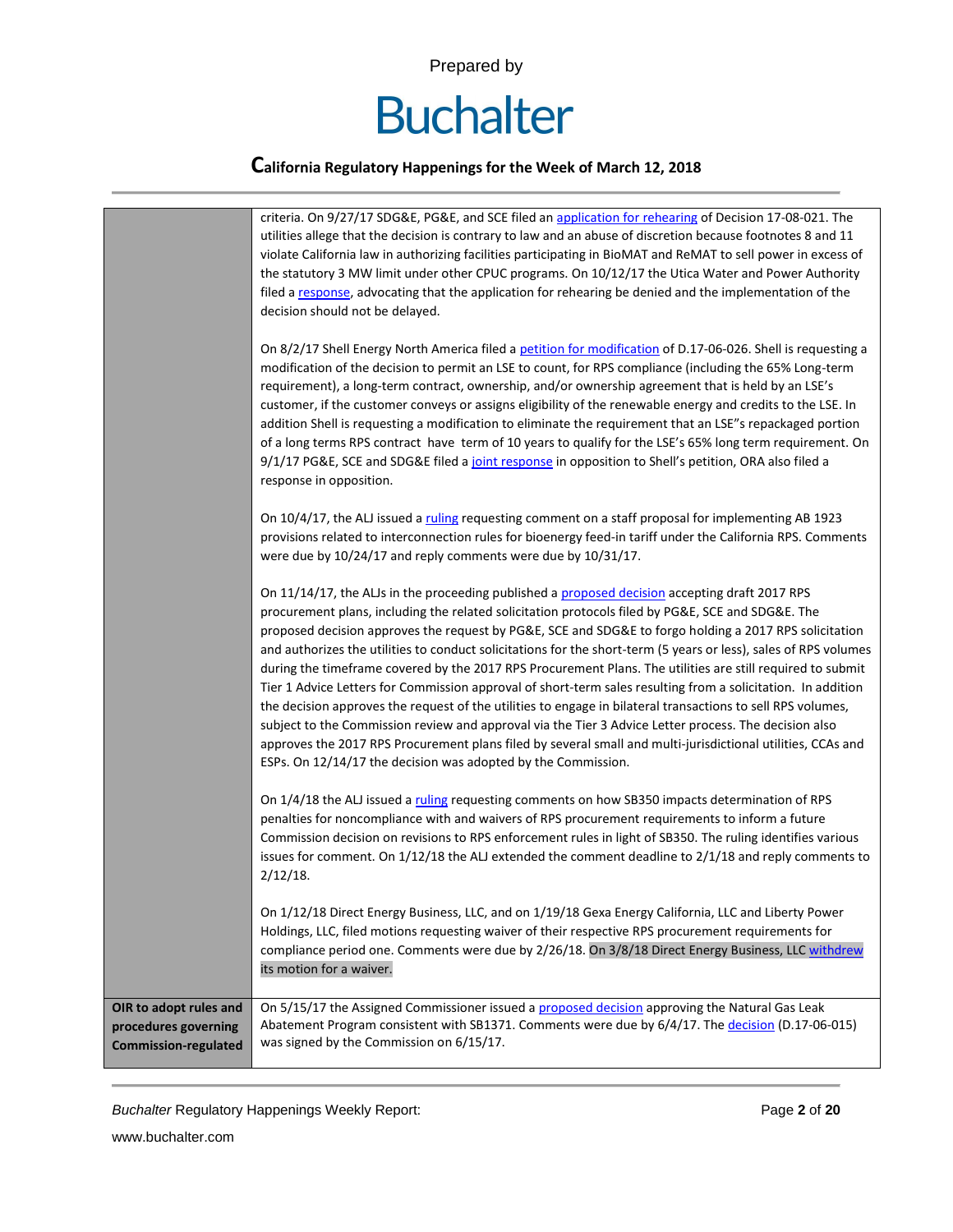

### **California Regulatory Happenings for the Week of March 12, 2018**

| natural gas pipelines                                                               | A workshop was held on 8/1/17 to discuss the development of a template for consistency in Best practices                                                                                                                                                                                                                                                                                                                                                                                                                                                                                                                                                                                                                                                                      |
|-------------------------------------------------------------------------------------|-------------------------------------------------------------------------------------------------------------------------------------------------------------------------------------------------------------------------------------------------------------------------------------------------------------------------------------------------------------------------------------------------------------------------------------------------------------------------------------------------------------------------------------------------------------------------------------------------------------------------------------------------------------------------------------------------------------------------------------------------------------------------------|
| and facilities to                                                                   | compliance plans that will be required as part of the gas safety plans commencing 3/15/18.                                                                                                                                                                                                                                                                                                                                                                                                                                                                                                                                                                                                                                                                                    |
| reduce natural gas                                                                  |                                                                                                                                                                                                                                                                                                                                                                                                                                                                                                                                                                                                                                                                                                                                                                               |
| leakage consisted                                                                   | On 7/21/17 the ALJ issued a ruling providing notice of a prehearing conference on 8/24/17 and directing                                                                                                                                                                                                                                                                                                                                                                                                                                                                                                                                                                                                                                                                       |
| with SB1371 (R.15-01-                                                               | joint pre-hearing conference statements. The purpose of the PHC was to discuss the scope and procedural                                                                                                                                                                                                                                                                                                                                                                                                                                                                                                                                                                                                                                                                       |
| 008)                                                                                | schedule of the second phase of the proceeding. A joint pre-hearing conference statement was due by                                                                                                                                                                                                                                                                                                                                                                                                                                                                                                                                                                                                                                                                           |
|                                                                                     | 8/18/17. (see email ruling correcting PHC date).                                                                                                                                                                                                                                                                                                                                                                                                                                                                                                                                                                                                                                                                                                                              |
|                                                                                     | On 9/20/17 the Commissioner issued an amended scoping ruling. The second phase of the proceeding will<br>focus on the following broad policy issues: 1) what data is necessary in order for the CPUC to consider a<br>"cost-effectiveness" framework in this proceeding; 2) how should the CPUC's annual report requirements<br>and 26 best practices be harmonized with information or action required by other entities such as the<br>PHMSA, DOGGR, ARB and local air quality management districts; 3) pursuant to 975(f) how should rules<br>and procedures including best practices and repair standards developed in this proceeding be incorporated<br>into the applicable general orders; 4) how should ratemaking treatment for LUAF be structured and<br>evaluated? |
|                                                                                     | On 11/30/17 the ALJ issued a ruling entering the ARB and CPUC's joint staff annual report on analysis of<br>6/16/17 Utilities' reports into the record. Comments are requested on 1) whether the Joint staff annual<br>report clearly illustrate the trends of findings based on CPUC/ARB staff's analysis of the June 2017 reports,<br>and 2) what are "lessons learned" from this reporting and analysis process that were not identified by staff.<br>Comments were due by 12/12/17.                                                                                                                                                                                                                                                                                       |
| OIR to Develop an                                                                   | On 10/7/16, the City of Lancaster, Sonoma Clean Power Authority, and Marin Clean Energy filed a motion                                                                                                                                                                                                                                                                                                                                                                                                                                                                                                                                                                                                                                                                        |
| <b>Electricity Integrated</b>                                                       | requesting that the Commission take official notice of future load growth among operational CCA programs                                                                                                                                                                                                                                                                                                                                                                                                                                                                                                                                                                                                                                                                      |
| <b>Resource Planning</b>                                                            | and the growing number of communities exploring CCA programs. On 10/24/16 SCE, SDG&E and PG&E                                                                                                                                                                                                                                                                                                                                                                                                                                                                                                                                                                                                                                                                                 |
| <b>Framework to</b>                                                                 | filed a joint response requesting that the Commission deny the motion as the facts presented in the<br>motion are not currently relevant in the proceeding.                                                                                                                                                                                                                                                                                                                                                                                                                                                                                                                                                                                                                   |
| <b>Coordinate and Refine</b>                                                        |                                                                                                                                                                                                                                                                                                                                                                                                                                                                                                                                                                                                                                                                                                                                                                               |
| Long-Term<br><b>Procurement Planning</b><br><b>Requirements (R16-</b><br>$02 - 007$ | On 12/21/16 the ALJ and Assigned Commissioner issued a ruling requesting comments on disadvantaged<br>communities and other aspects of SB350, and modifying the proceeding schedule. Comments were due by<br>2/17/17 and reply comments were due 2/27/17.                                                                                                                                                                                                                                                                                                                                                                                                                                                                                                                     |
|                                                                                     | On 1/12/17, a webinar was held by the Modeling Advisory Group to ensure that modeling work<br>undertaken by Energy Division and individual LSE's as part of the 2017 IRP is transparent and objective.                                                                                                                                                                                                                                                                                                                                                                                                                                                                                                                                                                        |
|                                                                                     | On 1/18/17, the ALJ issued a ruling seeking comment on assumptions and scenario for use in long term<br>planning in 2017, with emphasis on the CAISO Transmission Planning Process. Comments were due by<br>$2/3/17$ and reply comments were due by $2/10/17$ .                                                                                                                                                                                                                                                                                                                                                                                                                                                                                                               |
|                                                                                     | On 2/23/17, the CPUC and the CEC hosted a joint workshop on GHG Target Setting for the Integrated<br>Resource Planning (IRP) Process.                                                                                                                                                                                                                                                                                                                                                                                                                                                                                                                                                                                                                                         |
|                                                                                     | On 2/28/17 Commissioner Randolph issued a ruling adopting assumptions and one scenario for use in long-<br>term planning in 2017.                                                                                                                                                                                                                                                                                                                                                                                                                                                                                                                                                                                                                                             |
|                                                                                     | On 5/1/17 the ALJ sent an email to the service letter informing parties that several workshops scheduled in<br>the CEC Integrated Policy Report process may be of interest to parties to this proceeding. The first<br>workshop was on 5/12/17.                                                                                                                                                                                                                                                                                                                                                                                                                                                                                                                               |

**Buchalter Regulatory Happenings Weekly Report:** Page 3 of 20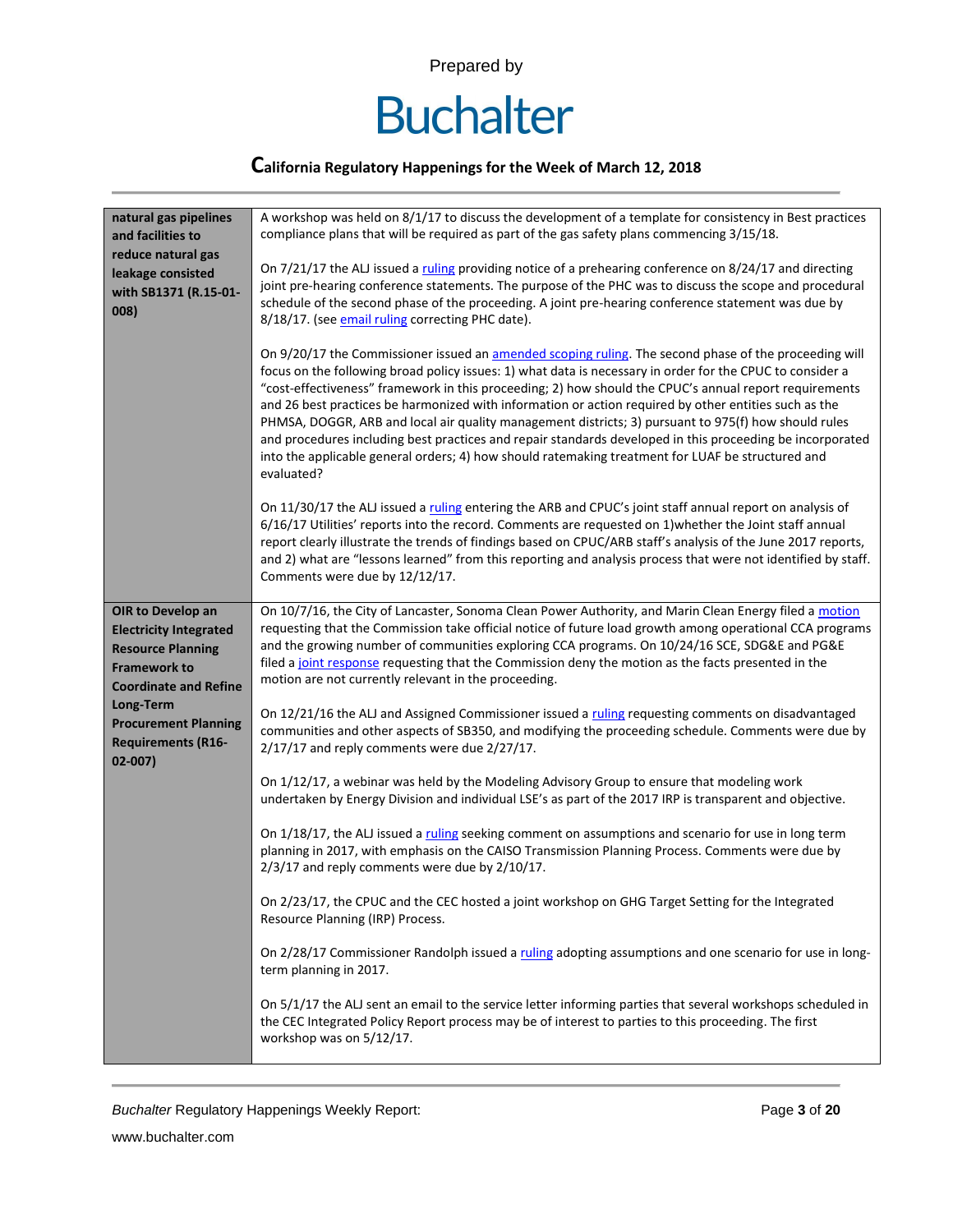

| On 5/16/17 the ALJ issued a ruling seeking comment from parties on a staff proposal titled "Proposal for                                                                                                          |
|-------------------------------------------------------------------------------------------------------------------------------------------------------------------------------------------------------------------|
| Implementing Integrated Resource Planning at the CPUC: An Energy Division Staff Proposal." The ruling                                                                                                             |
| formally enters the proposal into the record. Comments were due by 6/14/17 and reply comments were                                                                                                                |
| due by 6/26/17                                                                                                                                                                                                    |
|                                                                                                                                                                                                                   |
| CPUC Energy Division staff held a webinar on the proposal for implementing IRP at the CPUC on 6/7/17.                                                                                                             |
|                                                                                                                                                                                                                   |
| On 6/13/17 the ALJ issued a ruling modifying the schedule of the proceeding. The ruling extended the                                                                                                              |
| initial comment period on the IRP Staff Proposal to June 28, 2017 and reply comments to July 12, 2017.                                                                                                            |
|                                                                                                                                                                                                                   |
| On 7/19/17 the ALJ noticed two modeling workshops. The first workshop was on 7/27/17 and allowed<br>parties to ask clarifying questions and provide preliminary feedback on the first set of modeling results for |
| the IRP process. The second workshop was held on 8/15/17. At this workshop, CES-21, a public-private                                                                                                              |
| collaborative research and development effort between PG&E, SCE, SDG&E and the Lawrence Livermore                                                                                                                 |
| National Laboratory, presented its final report on the Grid Integration Flexibility Metrics and Standards                                                                                                         |
| Project. On 9/12/17 PG&E submitted the final report of the grid integration flexibility metrics and                                                                                                               |
| standards.                                                                                                                                                                                                        |
|                                                                                                                                                                                                                   |
| On 9/19/17 the ALJ issued a ruling seeking comment a proposed reference system plan and related                                                                                                                   |
| commission policy actions. Comments were due by 10/26/17 and reply comments were due by 11/9/17.<br>On 10/3/17 the ALJ issued a ruling correcting Attachment C to the original 9/18/17 ruling.                    |
|                                                                                                                                                                                                                   |
| On 10/10/17 the ALJ granted a 10/7/16 motion from the City of Lancaster, Marin Clean Energy, and                                                                                                                  |
| Sonoma Clean Power Authority for official notice of future load growth among operational CCA programs                                                                                                             |
| as well as the growing number of communities formally exploring and planning CCA programs. In the same                                                                                                            |
| ruling the ALJ granted the separate 3/6/17 motion of Magellan Wind LLC seeking official notice of                                                                                                                 |
| executive actions relating to the potential value of California's offshore wind resources. However, both                                                                                                          |
| motions were granted for purposes of taking official notice that certain local, state and federal agency<br>actions have occurred but not for purposes of reliance on any underlying facts associated with those  |
| actions.                                                                                                                                                                                                          |
|                                                                                                                                                                                                                   |
| On 11/27/17 the ALJ denied a motion by the Protect Our Community Foundation (POCF) for evidentiary                                                                                                                |
| hearings. POCF had alleged that an informal process is insufficient to fulfill the requirements of SB350 and                                                                                                      |
| the RESOLVE model must be subject to verification via hearings.                                                                                                                                                   |
| On 12/28/17 Commissioner Randolph issued a proposed decision setting requirements for load serving                                                                                                                |
| entities filing integrated resource plans. Various comments were filed on 1/17/18. The final decision was                                                                                                         |
| approved at the Commission's 2/8/18 meeting (D18-02-018).                                                                                                                                                         |
|                                                                                                                                                                                                                   |
| On 1/30/18 Imperial County filed a motion to reopen the record to consider the impact of new import                                                                                                               |
| tariffs on solar cells and modules in the reference system plan.                                                                                                                                                  |
|                                                                                                                                                                                                                   |
| On 2/28/18 Friends of the Earth, NRDC, CURE and PG&E filed a joint petition for modification of D18-02-<br>018 (the IRP decision). Decision 18-02-018 contains direction regarding the procurement of GHG free    |
| replacement resources in the event Diablo Canyon is retired earlier than 2024-2025, but does not address                                                                                                          |
| procurement direction for the planned retirement date. The joint parties have requested that the decision                                                                                                         |
| be modified to address this gap in direction.                                                                                                                                                                     |
|                                                                                                                                                                                                                   |
| The IRP Modeling Advisory Group will hold a webinar on 3/29/18.                                                                                                                                                   |
|                                                                                                                                                                                                                   |

**Buchalter Regulatory Happenings Weekly Report:** Page 4 of 20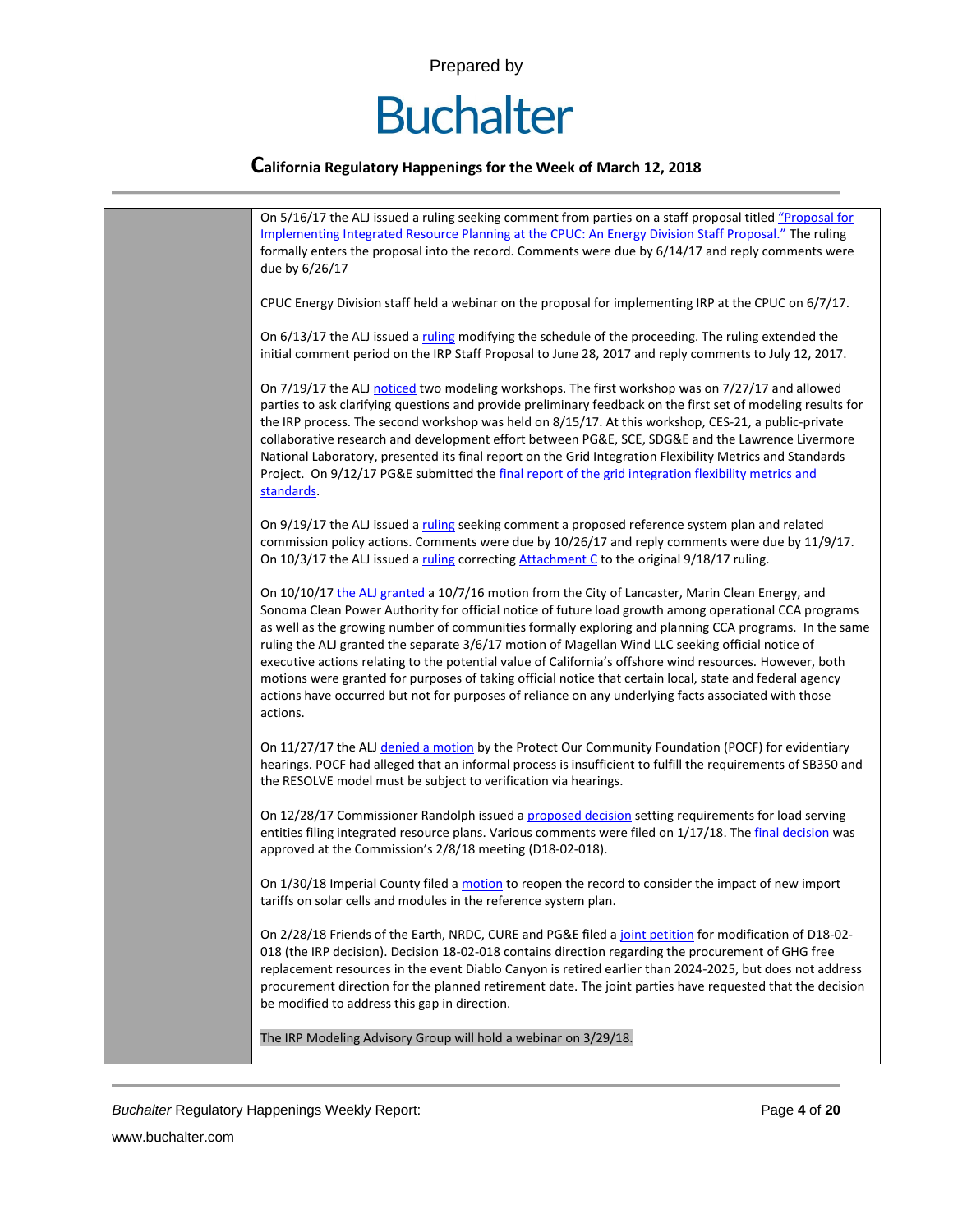

### **California Regulatory Happenings for the Week of March 12, 2018**

| <b>Policies, Procedures</b><br>and Rules for<br><b>Regulation of Physical</b><br>Security for the<br><b>Electric Supply</b><br><b>Facilities of Electrical</b><br><b>Corporations (R15-06-</b><br>009) | On 3/10/17 the Assigned Commissioner issued a Phase 1 Scoping Memo and Ruling in this rulemaking<br>regarding policies, procedures and rules for regulation of physical security for the electric supply facilities<br>of electric corporations consistent with Public Utilities Code Section 364 and to establish standards for<br>disaster and emergency preparedness plans for electrical corporations and regulated water companies<br>pursuant to Public Utilities Code Section 768.6. Phase I of the proceeding will consider whether any new<br>rules, standards or General Orders or modifications to other existing policies should apply to all electrical<br>supply facilities within the jurisdiction of the Commission, including facilities owned by publicly owned<br>utilities and rural electrical cooperatives. This phase will pertain to the requirements to address the<br>physical security risks to the electrical supply facilities of electrical corporations and will also address<br>whether the Commission should go beyond the physical security regulations of NERC's CIP-9-014-2. A<br>proposed decision in Phase I is anticipated in February 2018. Phase II will address emergency and disaster<br>preparedness plans. A workshop was held on 5/2/17.<br>On 7/12/17 the ALJ issued a ruling issuing combined workshop notes and request for straw proposals.<br>Comments on Attachment A to the proceeding were due by 7/28/17, straw proposals were due by 8/11/17<br>and comments on the straw proposals were due by 8/25/17. On 8/31/17 Bear Valley Electric Service, SCE,<br>CMUA, LADWP, Liberty CalPeco, National Rural Electric Cooperative Association, Pacificorp, PG&E, SMUD,<br>and SDG&E filed a joint draft straw proposal. The Office of Ratepayer Advocates and the Safety and<br>Enforcement Division filed comments on 9/14/17. A workshop was held on 9/29/17 to review how SB699<br>informs the appropriate CPUC response and responsibility in addressing the physical security of California's<br>system and the joint-utility proposal. The Office of Ratepayer Advocates and the Safety and Enforcement<br>Division filed comments on 9/14/17.<br>On 1/3/18 the ALJ issued an email ruling allowing parties to file legal briefs concerning the Commission's<br>jurisdiction over publically owned electrical utilities and rural electric cooperatives. The scoping ruling in<br>this proceeding asks the following question: "Should any new rules, standards, or General Orders or<br>modifications to existing policies apply to all electrical supply facilities within the jurisdiction of the<br>Commission, including publicly owned electrical utilities and rural electric cooperatives?" Legal briefs were<br>due by 1/26/18. Reply briefs were due by 2/9/18. SMUD, LADWP, The National Rural Electric Cooperative<br>Association and CMUA filed a reply brief.<br>On 1/16/18 the ALJ issued a ruling allowing comments on the safety and enforcement division's risk<br>assessment and safety advisory section evaluation of the joint utility proposal and recommendations for<br>consideration posted on 1/4/18. Comments were due by 2/2/18 and reply comments were due by<br>$2/16/18$ . |
|--------------------------------------------------------------------------------------------------------------------------------------------------------------------------------------------------------|-------------------------------------------------------------------------------------------------------------------------------------------------------------------------------------------------------------------------------------------------------------------------------------------------------------------------------------------------------------------------------------------------------------------------------------------------------------------------------------------------------------------------------------------------------------------------------------------------------------------------------------------------------------------------------------------------------------------------------------------------------------------------------------------------------------------------------------------------------------------------------------------------------------------------------------------------------------------------------------------------------------------------------------------------------------------------------------------------------------------------------------------------------------------------------------------------------------------------------------------------------------------------------------------------------------------------------------------------------------------------------------------------------------------------------------------------------------------------------------------------------------------------------------------------------------------------------------------------------------------------------------------------------------------------------------------------------------------------------------------------------------------------------------------------------------------------------------------------------------------------------------------------------------------------------------------------------------------------------------------------------------------------------------------------------------------------------------------------------------------------------------------------------------------------------------------------------------------------------------------------------------------------------------------------------------------------------------------------------------------------------------------------------------------------------------------------------------------------------------------------------------------------------------------------------------------------------------------------------------------------------------------------------------------------------------------------------------------------------------------------------------------------------------------------------------------------------------------------------------------------------------------------------------------------------------------------------------------------------------------------------------------------------------------------------------------------------------------------------------------------------------------------------------------------------------------------------------------------------------------------------------------|
|                                                                                                                                                                                                        | On 1/19/18 the ALJ issued a ruling setting the prehearing conference for Phase II of the proceeding for<br>3/15/18. The prehearing conference will address the status, scope and schedule for Phase II along with any<br>changes to the service list or procedural issues. Prehearing conference statements shall be limited to<br>enumerated questions set forth in the ruling. These question include the number and type of workshops;<br>what elements should be included in the emergency and disaster preparedness plans; what new rules,<br>standard, general orders, or modifications should the Commission consider to ensure that entities are in<br>compliance with Public Utilities Code Section 768.6; should the new rules apply to publicly owned electrical<br>utilities and rural electric cooperatives and should any rules be adopted to insure that cities and counties<br>have an opportunity to participate in plan preparation. Prehearing conference statements were due by<br>$3/1/18$ .                                                                                                                                                                                                                                                                                                                                                                                                                                                                                                                                                                                                                                                                                                                                                                                                                                                                                                                                                                                                                                                                                                                                                                                                                                                                                                                                                                                                                                                                                                                                                                                                                                                                                                                                                                                                                                                                                                                                                                                                                                                                                                                                                                                                                                                 |
| <b>Streamlining</b><br><b>Interconnection of</b><br><b>Distributed Energy</b>                                                                                                                          | On 7/13/17 the Commission issued an order instituting the rulemaking to consider streamlining<br>interconnection of distributed energy resources and improvements to rule 21. Various parties filed<br>comments on 8/2/17, including CESA, Tesla, Chargepoint and CAISO.                                                                                                                                                                                                                                                                                                                                                                                                                                                                                                                                                                                                                                                                                                                                                                                                                                                                                                                                                                                                                                                                                                                                                                                                                                                                                                                                                                                                                                                                                                                                                                                                                                                                                                                                                                                                                                                                                                                                                                                                                                                                                                                                                                                                                                                                                                                                                                                                                                                                                                                                                                                                                                                                                                                                                                                                                                                                                                                                                                                          |

**Buchalter Regulatory Happenings Weekly Report: Page 5** of **20 Page 5** of **20**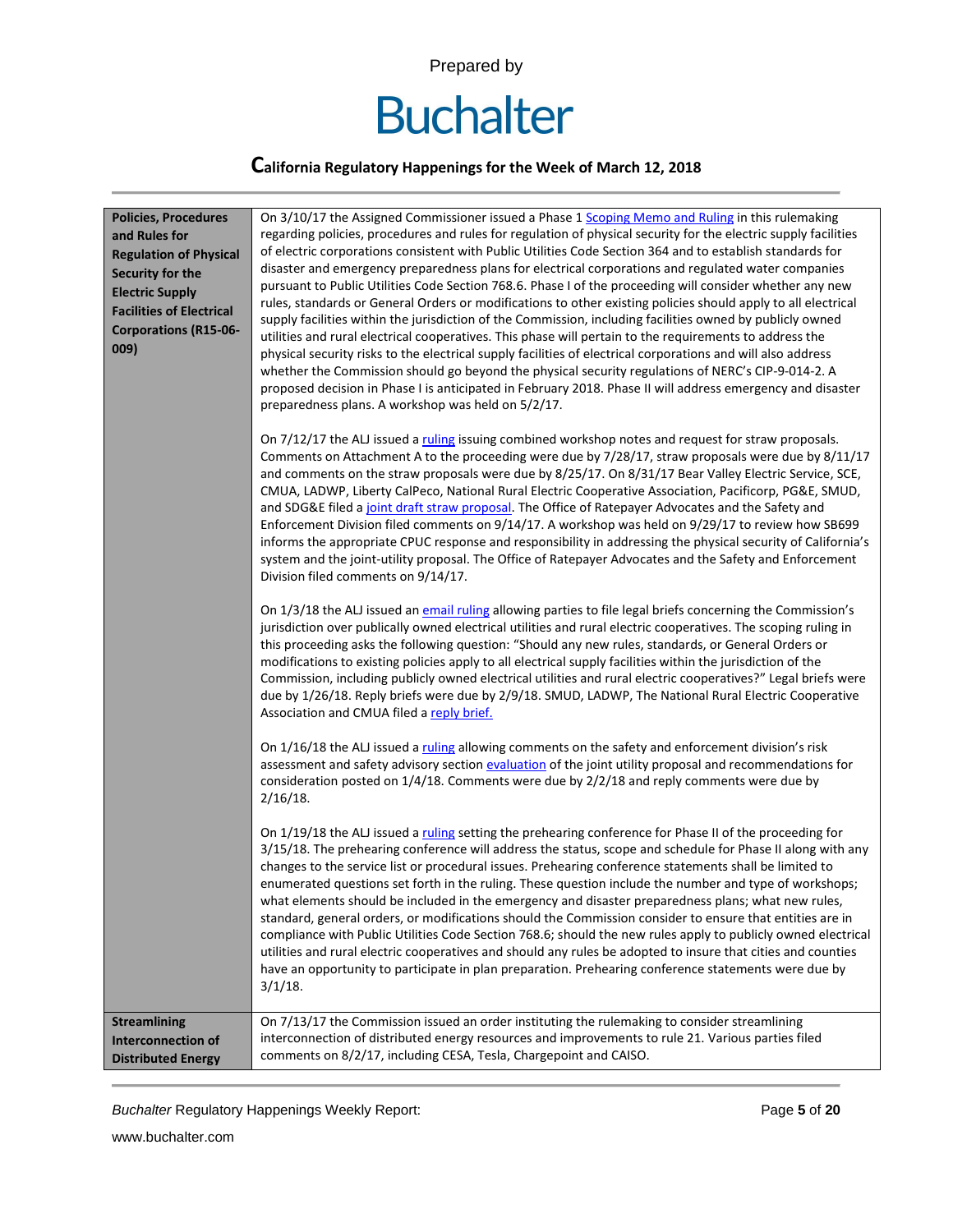# **Buchalter**

### **California Regulatory Happenings for the Week of March 12, 2018**

| <b>Resources and</b>                                                                                                     |                                                                                                                                                                                                                                                                                                                                                                                                                                                                                                                                                                                                                                                                                                                                                                                                                                                                                                                                                                                                                                                                                                            |
|--------------------------------------------------------------------------------------------------------------------------|------------------------------------------------------------------------------------------------------------------------------------------------------------------------------------------------------------------------------------------------------------------------------------------------------------------------------------------------------------------------------------------------------------------------------------------------------------------------------------------------------------------------------------------------------------------------------------------------------------------------------------------------------------------------------------------------------------------------------------------------------------------------------------------------------------------------------------------------------------------------------------------------------------------------------------------------------------------------------------------------------------------------------------------------------------------------------------------------------------|
| <b>Improvements to Rule</b>                                                                                              | A pre-hearing conference was held on 9/13/17. Notice                                                                                                                                                                                                                                                                                                                                                                                                                                                                                                                                                                                                                                                                                                                                                                                                                                                                                                                                                                                                                                                       |
| 21 (R17-07-007)                                                                                                          | On 10/2/17 the Assigned Commissioner and the ALJ issued a scoping ruling in the proceeding. The ruling<br>sets forth three phases. The first phase will deal with urgent issues, the second phase will deal with<br>ratesetting issues requiring coordination with R1408013 and the third phase will deal with small and multi-<br>jurisdictional utility rules. The schedule for the proceeding currently runs through 2020.                                                                                                                                                                                                                                                                                                                                                                                                                                                                                                                                                                                                                                                                              |
|                                                                                                                          | On 2/14/18 the ALJ issued an email ruling amending the schedule and extending the deadlines for the<br>working group 1 proposal and the working group 2 proposal. The ALJ also reassigned Issue 6 (development<br>of forms and agreements to allow Distributed Energy Resources to fulfill Rule 21 requirements related to<br>smart inverters) to working group 2.                                                                                                                                                                                                                                                                                                                                                                                                                                                                                                                                                                                                                                                                                                                                         |
| Resource Adequacy,<br><b>Consider Program</b><br><b>Refinements and</b><br><b>Establish Annual Local</b><br>and Flexible | On 9/28/17 the commission opened a rulemaking to oversee the resource adequacy program, consider<br>program refinements and establish annual local and flexible procurement obligations for the 2019 and<br>2020 compliance years. The proceeding is the successor to R14-10-010. Comments on preliminary matters<br>pertaining to the scope, schedule, and administration of the proceedings were due 10/30/17 and reply<br>comments were due 11/9/17.                                                                                                                                                                                                                                                                                                                                                                                                                                                                                                                                                                                                                                                    |
| Procurement<br><b>Obligations for the</b><br>2019 and 2020                                                               | On 11/7/17 a working group meeting was held to discuss weather sensitive demand response, behind-the-<br>meter resources and comments on the OIR.                                                                                                                                                                                                                                                                                                                                                                                                                                                                                                                                                                                                                                                                                                                                                                                                                                                                                                                                                          |
| <b>Compliance Years.</b><br>(R17-09-020)                                                                                 | A prehearing conference was held on 12/4/17. Notice                                                                                                                                                                                                                                                                                                                                                                                                                                                                                                                                                                                                                                                                                                                                                                                                                                                                                                                                                                                                                                                        |
|                                                                                                                          | On 1/18/18 the Assigned Commissioner and ALJ issued a scoping memo and ruling. The proceedings will be<br>divided into three separate tracks. Track 1 will consider system, local and flexible capacity requirements for<br>the next year as well as time-sensitive refinements to the Commission's RA program, including adoption of<br>the 2019 Local Capacity Requirements, adoption of the 2019 Flexible Capacity Requirements, adoption of<br>the 2019 System RA Requirements, and top priority modifications to the RA program. Track 2 will address<br>less time sensitive topics, including adoption of multi-year local RA requirements, refinements to local area<br>rules and RA program. Track 3 will consider the 2020 program year requirement and may revisit RA<br>counting rules for weather-sensitive and local demand response resources. Comments were due by<br>1/30/18 and proposals were due by 2/16/18. The proposals and comments were discussed at a 2-day<br>workshop that was held at the CPUC on 2/22-23/18. Various parties filed comments on the proposals on<br>$3/7/18$ . |
| <b>Creation of a Shared</b><br>Database or<br><b>Statewide Census of</b>                                                 | On 6/29/17 the Commission instituted an Order Instituting Investigation into the creation of a shared<br>database or statewide census of utility poles and conduit in California (117-06-027, R17-06-028 and R17-03-<br>009 have been consolidated into this proceeding).                                                                                                                                                                                                                                                                                                                                                                                                                                                                                                                                                                                                                                                                                                                                                                                                                                  |
| <b>Utility Poles and</b><br>Conduit in California.                                                                       | A prehearing conference was held on 12/5/17. Ruling                                                                                                                                                                                                                                                                                                                                                                                                                                                                                                                                                                                                                                                                                                                                                                                                                                                                                                                                                                                                                                                        |
| $(117-06-027)$                                                                                                           | On 1/11/18 the Assigned Commissioner and ALJ issued a ruling requesting comments on the creation of a<br>shared statewide database of utility pole and conduit information. Input is requested on (1) whether a<br>proposed listing of data fields is complete; (2) whether any information categories should be treated as<br>confidential; (3) which data fields are most essential to accomplish the safety and goals of the OII and OIR;<br>(4) whether each pole owner should be responsible for maintaining and providing access to its database, or<br>whether a third party facilitator should be responsible for maintaining one global database; and (5) the<br>manner in which the database should be shared. Comments were due by 2/8/18.                                                                                                                                                                                                                                                                                                                                                      |

**Buchalter Regulatory Happenings Weekly Report: Page 6** of 20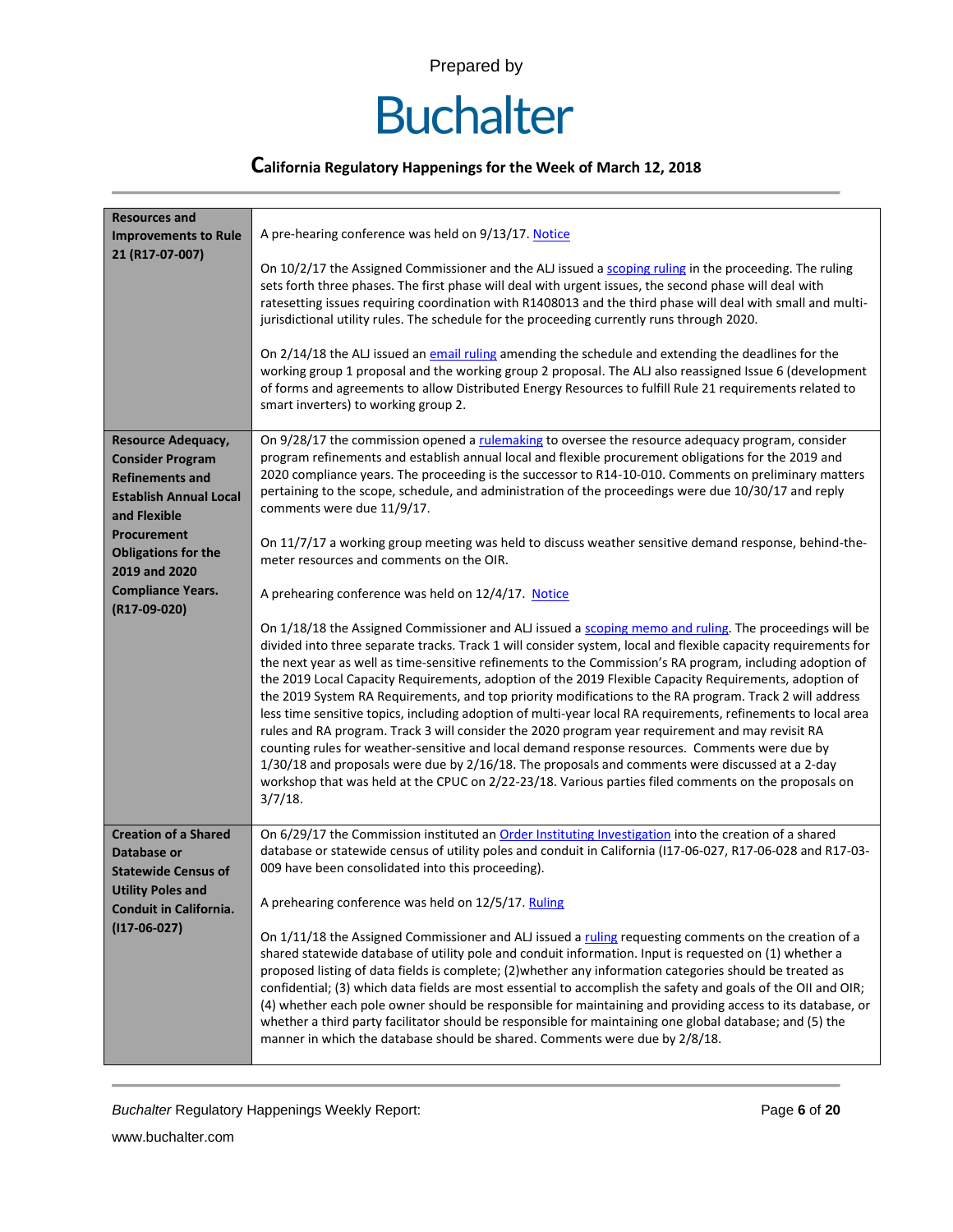

### **California Regulatory Happenings for the Week of March 12, 2018**

|                              | On 1/16/18 the ALJ issued a ruling amending the 1/11/18 ruling and attaching the correct listing of<br>proposed data fields. |
|------------------------------|------------------------------------------------------------------------------------------------------------------------------|
| <b>Successor to Existing</b> | On 2/20/18 the ALJ issued a proposed decision adopting alternatives to promote solar distributed                             |
| <b>Net Energy Metering</b>   | generation in disadvantaged communities. Opening comments were due by 3/12/18 and reply comments                             |
| <b>Tariffs pursuant to</b>   | are due 5 days later. Commissioner Guzman Aceves issued an alternate decision. An all-party meeting was                      |
| PUC Section 2827.1           | held on 3/13/18 so that parties could make comments to Commissioner Guzman Aceves on the two                                 |
| $(R.14-07-002)$              | alternate decisions.                                                                                                         |

## **California Energy Commission**

| <b>Issue</b>                                                                                         | <b>Latest Developments</b>                                                                                                                                                                                                                                                                                                                                                                                                                                                                                                                                                                                                                                                                                                                                                                                                                                                                                                                                                                                                                                                                                                                                                                                                                                           |
|------------------------------------------------------------------------------------------------------|----------------------------------------------------------------------------------------------------------------------------------------------------------------------------------------------------------------------------------------------------------------------------------------------------------------------------------------------------------------------------------------------------------------------------------------------------------------------------------------------------------------------------------------------------------------------------------------------------------------------------------------------------------------------------------------------------------------------------------------------------------------------------------------------------------------------------------------------------------------------------------------------------------------------------------------------------------------------------------------------------------------------------------------------------------------------------------------------------------------------------------------------------------------------------------------------------------------------------------------------------------------------|
| <b>CEC Business Meeting</b>                                                                          | The next regularly scheduled Business Meeting will be held 3/21/18. The agenda is now available.<br><b>Agenda</b>                                                                                                                                                                                                                                                                                                                                                                                                                                                                                                                                                                                                                                                                                                                                                                                                                                                                                                                                                                                                                                                                                                                                                    |
| <b>Alternative and</b><br><b>Renewable Fuel and</b><br><b>Vehicle Technology</b><br>Program (ARFVTP) | On 12/14/17 the Fuels and Transportation Division staff held a workshop to provide a forum for<br>hydrogen stakeholders to discuss evaluation criteria for hydrogen refueling station applications. Critical<br>milestones and data collection techniques will be discussed. Notice<br>On 1/30/18 the Commission and the California Pollution Control Financing Authority (CPCFA) conducted<br>a public workshop on EV infrastructure lending to the small business community. Notice<br>On 3/5/18 the CEC posted the 2018-2019 Investment Plan Update for the ARFVTP.<br>On 3/7/18 the CEC hosted a technology showcase and event celebrating 10 years of success<br>implementing the CEC's ARFVTP. Notice<br>On 3/15/18 the Lead Commissioner for Transportation and staff held a public meeting of the ARFVTP.<br>Energy Commission staff presented an overview of proposed allocations included in the revised staff<br>report of the 2018-2019 Investment Plan Update for the Alternative and Renewable Fuel and Vehicle<br>Technology Program. The Lead Commissioner for Transportation and Energy Commission staff are<br>seeking input from the Advisory Committee, stakeholders, and the public regarding the proposed<br>allocations and rationale. Notice |
| <b>Electric Program</b><br><b>Investment Charge</b><br>(Docket No. 17-EPIC-<br>01)                   | On 12/21/17 Commission staff conducted a public workshop to discuss the current state of HVAC<br>technologies needed to help meet California's greenhouse gas (GHG) reduction and low global warming<br>potential (GWP) refrigerant goals. Notice<br>On 1/24/18 the CEC hosted a webinar to share information on innovative projects focusing on efficient<br>water heating technologies. Notice<br>On 2/7/18 the CEC hosted the 2018 EPIC Symposium. More Information                                                                                                                                                                                                                                                                                                                                                                                                                                                                                                                                                                                                                                                                                                                                                                                               |
| <b>Integrated Energy</b><br><b>Policy Report - (Docket</b><br>No. 17-IEPR-01)                        | On 12/15/17 the Chair of the Commission conducted a workshop to explore a range of perspectives on<br>the future of electricity and natural gas demand in California over the next 12 years. Staff from the<br>Commission will present 12-year forecasts of electricity and natural gas consumption and electricity peak<br>demand. Energy Commission staff will also present details regarding the treatment of additional<br>achievable energy efficiency (including efforts to achieve SB 350 energy efficiency targets), self-                                                                                                                                                                                                                                                                                                                                                                                                                                                                                                                                                                                                                                                                                                                                   |

**Buchalter Regulatory Happenings Weekly Report:** Page 7 of 20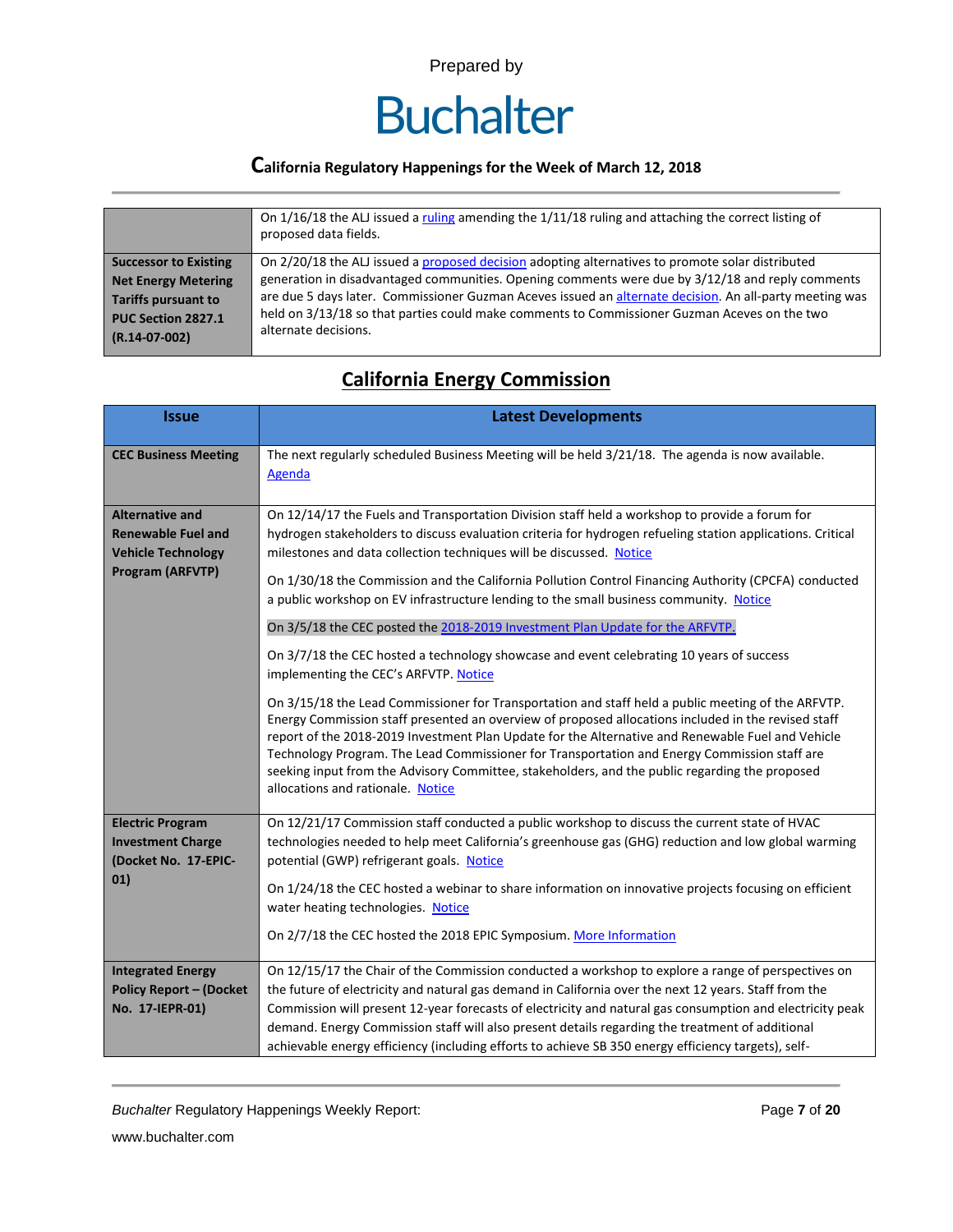

|                                                                         | generation, electricity rates, hourly load forecasts, and climate change impacts on electricity and natural<br>gas demand. Notice                                                                                                                                                                                                                                                                                                                                                                                                                                                                                                                                                                                                                                                                                                                                                                                                                                                                                                                                                                                                                                                               |
|-------------------------------------------------------------------------|-------------------------------------------------------------------------------------------------------------------------------------------------------------------------------------------------------------------------------------------------------------------------------------------------------------------------------------------------------------------------------------------------------------------------------------------------------------------------------------------------------------------------------------------------------------------------------------------------------------------------------------------------------------------------------------------------------------------------------------------------------------------------------------------------------------------------------------------------------------------------------------------------------------------------------------------------------------------------------------------------------------------------------------------------------------------------------------------------------------------------------------------------------------------------------------------------|
|                                                                         | The Commission adopted the 2017 IEPR at the business meeting on 2/21/18. At the same meeting the<br>Commission also approved the California Energy Demand Forecast for 2018-2030. The report presents<br>baseline forecasts of natural gas and electricity consumption and of peak demand for California and<br>utility planning areas. The report includes estimates of additional achievable energy efficiency savings<br>and photovoltaic adoption and provides options for managed electricity forecasts for resource planning.<br><b>Press Release</b>                                                                                                                                                                                                                                                                                                                                                                                                                                                                                                                                                                                                                                     |
| 2018 Integrated<br><b>Research Policy Report</b><br>Update (18-IEPR-01) | On 2/12/18 the CEC issued a notice of request for public comments on the scoping order for the 2018<br>Integrated Energy Policy Report Update. The update will focus on two areas. First it will review the<br>implementation of energy policies under the Brown administration and the role of these policies in<br>establishing California's leadership in clean energy. The second portion will focus on issues from the 2017<br>IEPR which focused on implementing SB 350, including ongoing work to ensure energy reliability in<br>Southern California and updating the energy demand forecast. Notice. The final scoping order is<br>anticipated for release in March 2018 and the final 2018 IEPR update is anticipated for adoption in<br>February 2019.                                                                                                                                                                                                                                                                                                                                                                                                                               |
| <b>Renewable Energy for</b><br><b>Agriculture Program</b><br>(REAP)     | On 3/8/18 Commission staff conducted a public workshop in Bakersfield to present preliminary program<br>information and solicit public comment on initial concepts for the implementation of the Renewable<br>Energy for Agriculture Program (REAP). Notice                                                                                                                                                                                                                                                                                                                                                                                                                                                                                                                                                                                                                                                                                                                                                                                                                                                                                                                                     |
| <b>Renewable Energy</b>                                                 | On 2/1/18 Commission staff held a pre-rulemaking workshop on updates to power source disclosure.<br><b>Notice</b>                                                                                                                                                                                                                                                                                                                                                                                                                                                                                                                                                                                                                                                                                                                                                                                                                                                                                                                                                                                                                                                                               |
| <b>Research</b>                                                         | On 1/25/18 Commission staff conducted a public workshop to discuss the Public Interest Natural Gas<br>Research and Development (Natural Gas R&D) program's proposed energy-related natural gas research<br>initiatives for the 2018-19 fiscal year (FY) and the program's proposed expansion request. Notice<br>On 2/16/18 Commission staff conducted a public workshop to present preliminary program information<br>and solicit public comment on the proposed Food Production Investment Program (FPIP), including<br>proposed program implementation. During this workshop, staff will also provide a brief introduction to a<br>proposed grant program to advance the use of renewable energy in agricultural operations located in<br>disadvantaged communities. Notice<br>On 3/12/18 Commission staff will conduct a webinar to discuss the potential for offshore renewable<br>energy in California. The webinar will include presentations on data gathering efforts, status of<br>the Bureau of Ocean Energy Management (BOEM)-California Intergovernmental Renewable Energy Task<br>Force (Task Force), and the Department of Defense (DOD) mission compatibility assessment. Notice |
| SB 350- Clean Energy<br>and Pollution<br><b>Reduction Act of 2015</b>   | As part of the 12/13/17 meeting, the Commission considered adopting a resolution and Charter<br>establishing the Senate Bill 350 Disadvantaged Communities Advisory Group (Advisory Group Charter).<br>Notice; Charter The resolution was adopted and the Advisory Group was established at the 12/13/17<br>meeting. Press Release                                                                                                                                                                                                                                                                                                                                                                                                                                                                                                                                                                                                                                                                                                                                                                                                                                                              |
| <b>Siting</b>                                                           | On 1/25/18 the Commission's Siting, Transmission and Environmental Protection (STEP) Division<br>Compliance Office will host a workshop for power plant owners/operators and other stakeholders to<br>discuss proposed revisions to the General Compliance Condition on Compliance Incident Reporting and                                                                                                                                                                                                                                                                                                                                                                                                                                                                                                                                                                                                                                                                                                                                                                                                                                                                                       |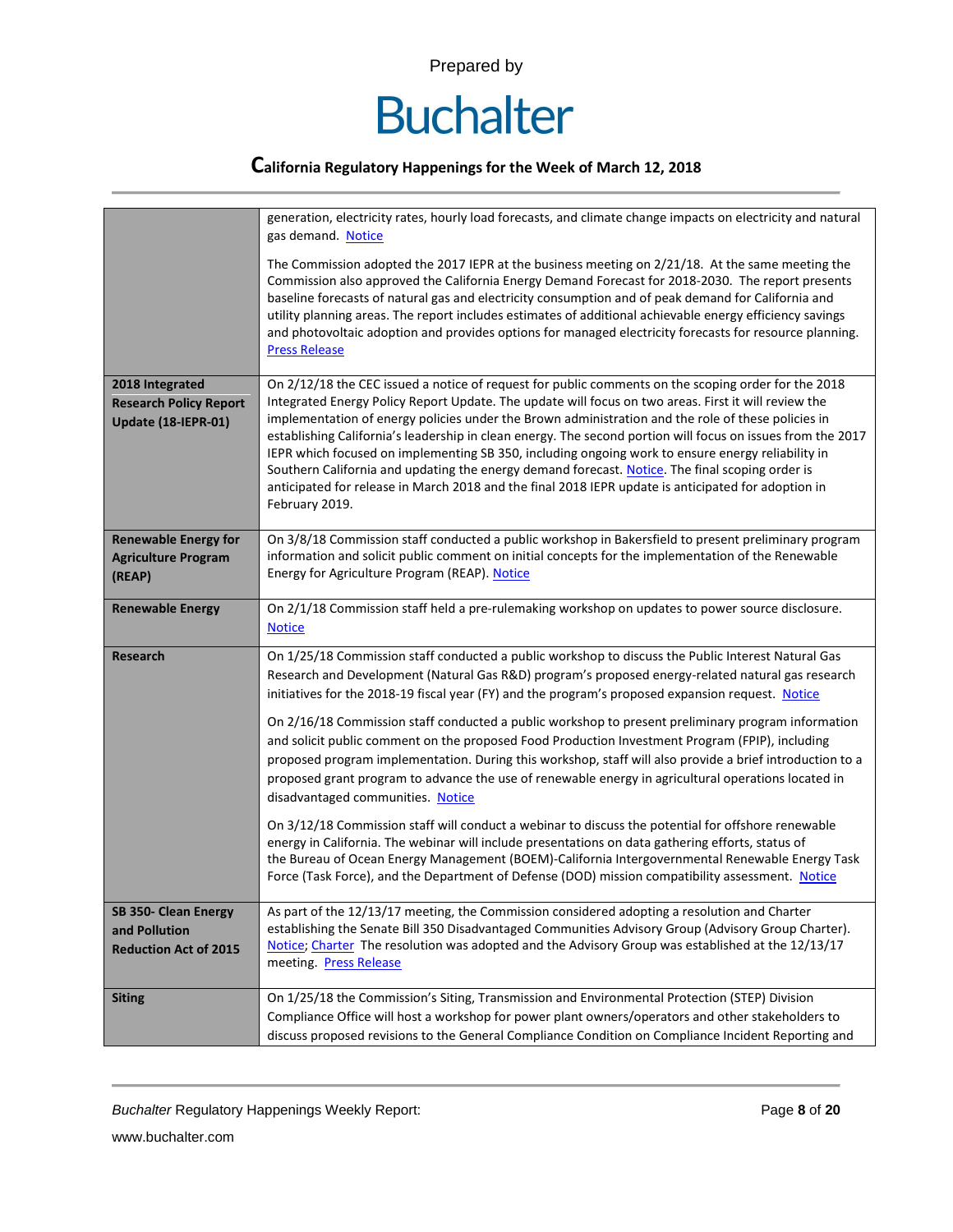# **Buchalter**

## **California Regulatory Happenings for the Week of March 12, 2018**

| the proposed Compliance Docketing Policy. Notice                                                                                                                                                 |
|--------------------------------------------------------------------------------------------------------------------------------------------------------------------------------------------------|
| On 1/30/18 Commission staff conducted a workshop on proposed changes to the California Code of<br>Regulations related to power plant license amendments and other provisions of Title 20. Notice |

## **California Air Resources Board**

| <b>Issue</b>         | <b>Latest Developments</b>                                                                                                                                                                                                                                                                                                                                                                                                                                                                                                                                                                    |
|----------------------|-----------------------------------------------------------------------------------------------------------------------------------------------------------------------------------------------------------------------------------------------------------------------------------------------------------------------------------------------------------------------------------------------------------------------------------------------------------------------------------------------------------------------------------------------------------------------------------------------|
| <b>Cap and Trade</b> | On 7/25/17 AB398 was signed by the Governor and chaptered by the Secretary of State - Chapter 135,<br>Statutes of 2017. The bill extends the Cap and Trade program and requires update to the scoping plan.<br>The bill will require amendments to the regulation to impose price ceilings, containment points, offset<br>credit compliance limits and industry assistance factors for allowance allocation.                                                                                                                                                                                  |
|                      | On 7/17/17 ARB posted the Final Environmental Analysis and responses to comments on the<br>environmental analysis relating to the regulation amendments.<br>On 7/27/17 ARB approved the proposed amendments to the Cap and Trade Regulation. Notice of<br>Determination; Final Regulation Order. On 8/4/17 the amendments were submitted to OAL on 8/4/17.<br>Request; Informative Digest. On 9/18/17 OAL approved the rulemaking and filed it with the Secretary of<br>State. The effective date was 10/1/17. Final Regulation Order; Final Statement of Reasons.                            |
|                      | On 9/22/17 it was announced that Ontario had entered into an agreement with California and Quebec to<br>participate in cap and trade. The agreement goes into effect on 1/1/18.                                                                                                                                                                                                                                                                                                                                                                                                               |
|                      | A workshop was held on 10/12/17 to discuss the next steps for the cap and trade regulation. Notice<br>Presentation.                                                                                                                                                                                                                                                                                                                                                                                                                                                                           |
|                      | On 11/21/17 ARB posted the results of the 11/14/17 Joint Auction #13 report.                                                                                                                                                                                                                                                                                                                                                                                                                                                                                                                  |
|                      | ARB released the January 2018 California-Quebec-Ontario Joint Auction Participant Training<br>Presentation.                                                                                                                                                                                                                                                                                                                                                                                                                                                                                   |
|                      | On 1/30/18 ARB posted a notice of public hearing on 3/22/18 in Riverside, CA to consider approving the<br>adoption of two proposed amendments to the Cap and Trade regulation. The narrow amendments are<br>intended to clarify that 1. The regulation requires a successor entity after a change in ownership to be<br>responsible for the outstanding, pre-transfer compliance obligation of the predecessor entity, and 2. The<br>regulatory procedure for establishing the Auction Reserve Price in the Ontario and Quebec regulations.<br><b>Proposed Regulation Order Notice Agenda</b> |
|                      | Meetings were held on 3/2/18 to discuss potential amendments to the cap and trade regulation and<br>SB350 Integrated Resource Plans. Discussion Draft Price Containment Paper                                                                                                                                                                                                                                                                                                                                                                                                                 |
| <b>GHG Reporting</b> | On 3/14/17 ARB hosted a webinar on GHG emissions data reporting for electric power entities.<br>Registration                                                                                                                                                                                                                                                                                                                                                                                                                                                                                  |

**Buchalter Regulatory Happenings Weekly Report:** Page 9 of 20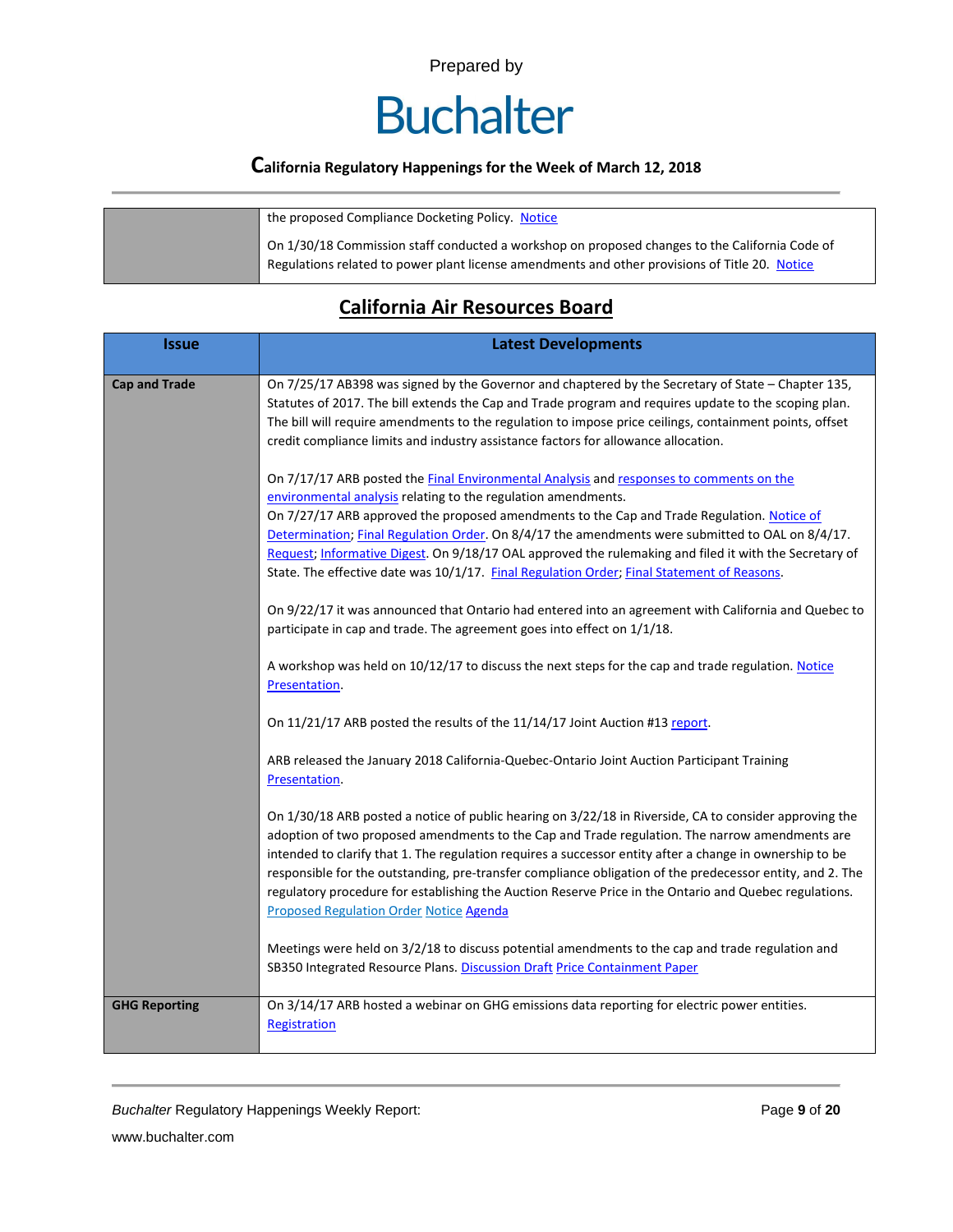

|                                                 | On 4/13/17 ARB posted a proposed second 15-day modifications to the regulation. Comments were due<br>4/28/17 by 5pm. Notice The board approved the proposed amendments at the 6/29/17 Board Meeting.<br>Agenda.<br>On 7/21/17 the proposed amendments were submitted to the California Office of Administrative Law.<br>Updated Informative Digest. On 9/1/17 OAL approved the rulemaking and filed it with the Secretary of<br>State. Notice Final Regulation Order Final Statement of Reasons. The amended regulation became<br>effective on 1/1/18. |
|-------------------------------------------------|--------------------------------------------------------------------------------------------------------------------------------------------------------------------------------------------------------------------------------------------------------------------------------------------------------------------------------------------------------------------------------------------------------------------------------------------------------------------------------------------------------------------------------------------------------|
| <b>Short Lived Climate</b><br><b>Pollutants</b> | On 4/11/16, ARB posted a proposed SLCP Strategy. Comments were due by 6/26/16. A workshop to<br>discuss the proposed strategy was held on 4/26/16 and additional workshops were held on 5/3/16 in<br>Bakersfield and Modesto. The Board discussed the matter on 5/19/16. Notice Comments on the<br>workshop were due by 5/26/16.<br>On 11/28/16, ARB posted the revised draft SLCP Strategy. Public workshops were held on 12/12/16 in<br>Fresno, 12/15/16 in Diamond Bar, and 12/16/16 in Sacramento. Adoption of the strategy will be                |
|                                                 | considered at the 3/23-24/17 Board meeting in Riverside. Notice. The Comment period ended on<br>1/17/17. Presentation On 3/14/17 ARB posted the Final Proposed SLCP Reduction Strategy, which<br>includes the final environmental analysis and responses to comments on the analysis.<br>Subgroup meetings were held on the following dates:<br>Subgroup 1 - Non-digester projects 10/16/17.<br>Subgroup 2 - Digester Projects 10/12/17.<br>A workshop to discuss Hydrofluorocarbons Reduction Measures was held on 10/24/17. Notice                   |
|                                                 | <b>Presentation Draft Regulatory Language</b><br>On 12/29/17 ARB posted a summary of policies to encourage dairy biomethane projects and other<br>projects to reduce methane emissions. On 1/5/18 the three dairy subgroups provided an update to the<br>agencies on their processes and recommendations they have formulated to date. Presentations - ARB;<br>CDFA; CPUC; Subgroup 1; Subgroup 2; Subgroup 3                                                                                                                                          |
|                                                 | The SB1383 Dairy and Livestock subgroups held meetings in February. Subgroup 1, Fostering Markets for<br>non-digester projects met on 2/5/18, subgroup 2, fostering markets for digester projects met on 2/26/18<br>and subgroup 3, research needs, including enteric fermentation met on 2/28/18. Meeting Notice                                                                                                                                                                                                                                      |
| 2030 Scoping Plan                               | On 1/20/17, ARB posted the 2030 Scoping Plan Update. The scoping plan was discussed at ARB board<br>meetings on 1/27/17 and 2/16-17/17 board meetings. The public comment period ended on 4/10/17.<br><b>Notice</b>                                                                                                                                                                                                                                                                                                                                    |
|                                                 | On 3/28/17 ARB staff presented an overview of the 2017 scoping plan update.<br>On 4/26/17 the ARB and the AB32 Environmental Justice Advisory Committee held a joint meeting to<br>discuss the Committee's recommendations on the Scoping Plan. Notice Agenda                                                                                                                                                                                                                                                                                          |
|                                                 | On 10/12/17 ARB staff presented updated modeling results reflecting the direction provided in AB398<br>and discussed the schedule for finalization of the 2017 scoping plan. Notice Presentation                                                                                                                                                                                                                                                                                                                                                       |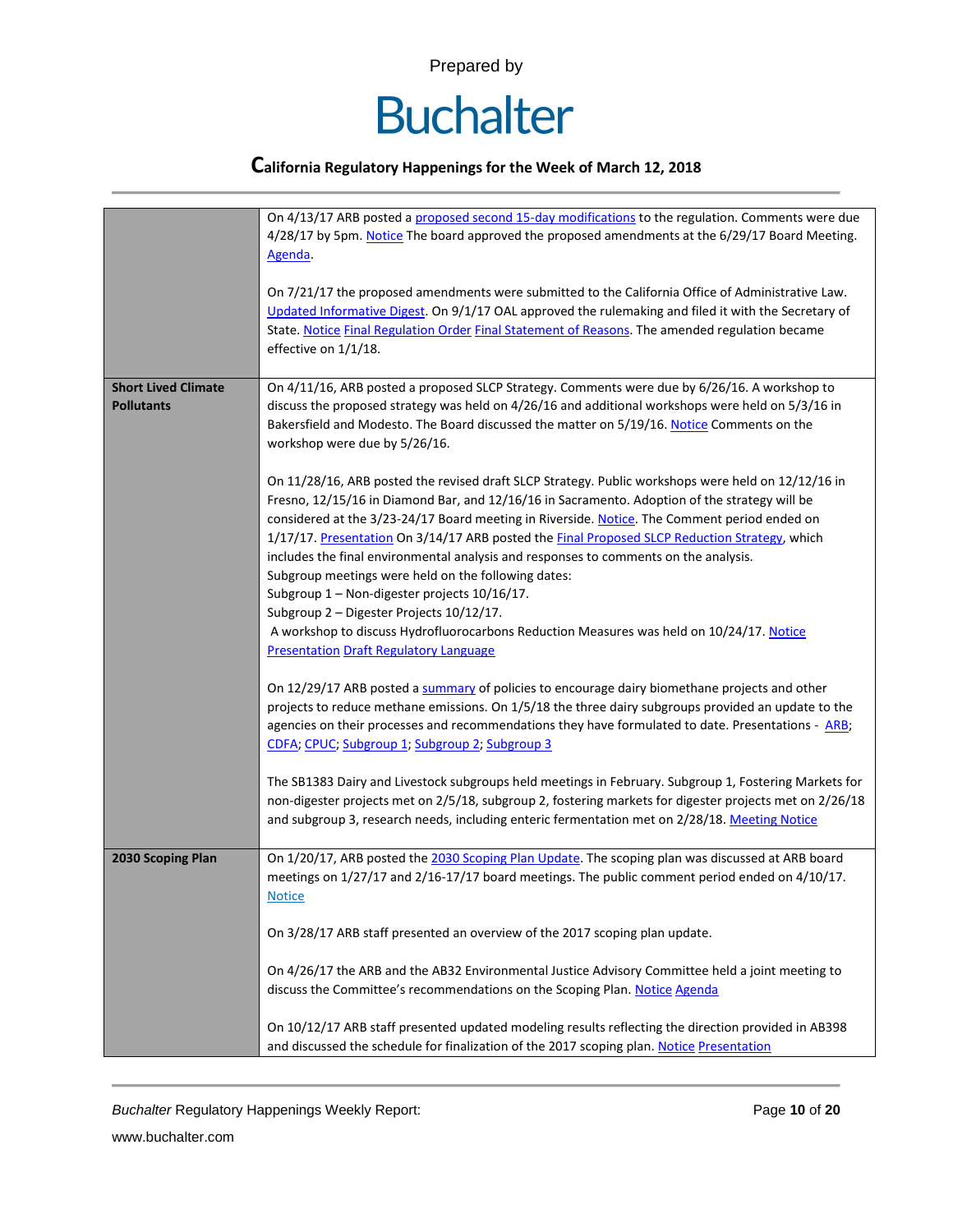# **Buchalter**

### **California Regulatory Happenings for the Week of March 12, 2018**

|                                                                             | On 10/27/17 ARB released a revised 2017 climate change scoping plan.                                                                                                                                                                                                                                                                                                                                                                                                                                                                                                                                                                          |  |  |  |  |  |
|-----------------------------------------------------------------------------|-----------------------------------------------------------------------------------------------------------------------------------------------------------------------------------------------------------------------------------------------------------------------------------------------------------------------------------------------------------------------------------------------------------------------------------------------------------------------------------------------------------------------------------------------------------------------------------------------------------------------------------------------|--|--|--|--|--|
|                                                                             | On 11/30/17 ARB released the proposed final 2017 climate change scoping plan. On 12/14/17 the Board<br>approved the scoping plan along with the finalized environmental documents. Meeting Notice Press<br><b>Release Final Plan</b>                                                                                                                                                                                                                                                                                                                                                                                                          |  |  |  |  |  |
| <b>U.S. EPA Proposed</b><br><b>Rules to Regulate</b><br><b>Power Plants</b> | On 3/28/17 President Trump issued an executive order ordering his administration to review and<br>possibly rescind several Obama-era energy rulings, including the Clean Power Plan. The executive order<br>also rescinded White House Council on Environmental Quality guidance on how federal agencies are to<br>quantify ghg emissions when conducting NEPA reviews.                                                                                                                                                                                                                                                                       |  |  |  |  |  |
|                                                                             | On 4/28/17, the D.C. Circuit granted the US EPA's request to pause litigation for 60 days over the Clean<br>Power Plan and ordered briefing on whether the case should be remanded to the agency or just kept on<br>hold. Briefs were due by 5/15/16. The panel also issued a similar stay order for the EPA's rule capping<br>carbon emissions from new or reconstructed power plants. On 8/8/17 the D.C. Circuit postponed the<br>litigation for 60 more days, granting the US EPA's request for more time to review its options about what<br>to do with the rule. The court ordered the EPA to submit status reports at 30-day intervals. |  |  |  |  |  |
|                                                                             | At the 7/27/17 ARB board meeting the board approved California's proposed compliance plan for the<br>Federal Clean Power Plan, certified the Final Environmental Analysis and approved the written responses<br>to comments received on the Draft Environmental Analysis.                                                                                                                                                                                                                                                                                                                                                                     |  |  |  |  |  |
|                                                                             | On 10/10/17the EPA issued a notice of proposed rulemaking proposing to repeal the Clean Power Plan.                                                                                                                                                                                                                                                                                                                                                                                                                                                                                                                                           |  |  |  |  |  |
|                                                                             | On 12/18/17 the EPA issued an advanced notice of proposed rulemaking soliciting comments on a future<br>rule to replace the Clean Power Plan rule.                                                                                                                                                                                                                                                                                                                                                                                                                                                                                            |  |  |  |  |  |
| <b>Low Carbon Fuel</b><br><b>Standard</b>                                   | The goal of the LCFS is to reduce carbon intensity of transportation fuel by at least 10% by 2020. On<br>2/20/18 ARB released the Draft Proposed Regulation Order and a Portion of Draft Staff Report.                                                                                                                                                                                                                                                                                                                                                                                                                                        |  |  |  |  |  |
|                                                                             | On 3/6/18 ARB released various models and calculators, including the OPGEE and CA-GREET. In addition<br>ARB issued the <b>Initial Statement of Reasons</b> and <b>Proposed Regulation Order</b> setting forth proposed<br>amendments to the LCFS regulation and to the regulation on commercialization of alternative diesel<br>fuels. A public hearing to consider the proposed amendments will be held on 4/27/18. Notice                                                                                                                                                                                                                   |  |  |  |  |  |
|                                                                             | On 3/12/18 ARB updated and replaced Guidance 17-03 with Guidance 18-01 on Implementation<br>Implications of a Modified Writ issued by the Superior Court of California, County of Fresno, On October<br>18, 2017 in the case of Poet, LLC et al. vs CARB et al. (No. 09 CECG 04659 JYH) on LCFS.                                                                                                                                                                                                                                                                                                                                              |  |  |  |  |  |
| <b>Innovative Clean</b><br><b>Transit Rules</b>                             | The key goals of this measure include 1. Support the near-term deployment of zero-emission buses<br>where the economics are viable and where transit service can be maintained or expanded; 2. Secure<br>binding commitments from the state's transit providers for a long-term vision for transition to zero-<br>emission technologies across all transit modes, and 3. Partner with transit agencies to pilot innovative<br>approaches to improve access to transit systems with zero-emissions first- and last-mile solutions.                                                                                                             |  |  |  |  |  |

*Buchalter* Regulatory Happenings Weekly Report: Page **11** of **20**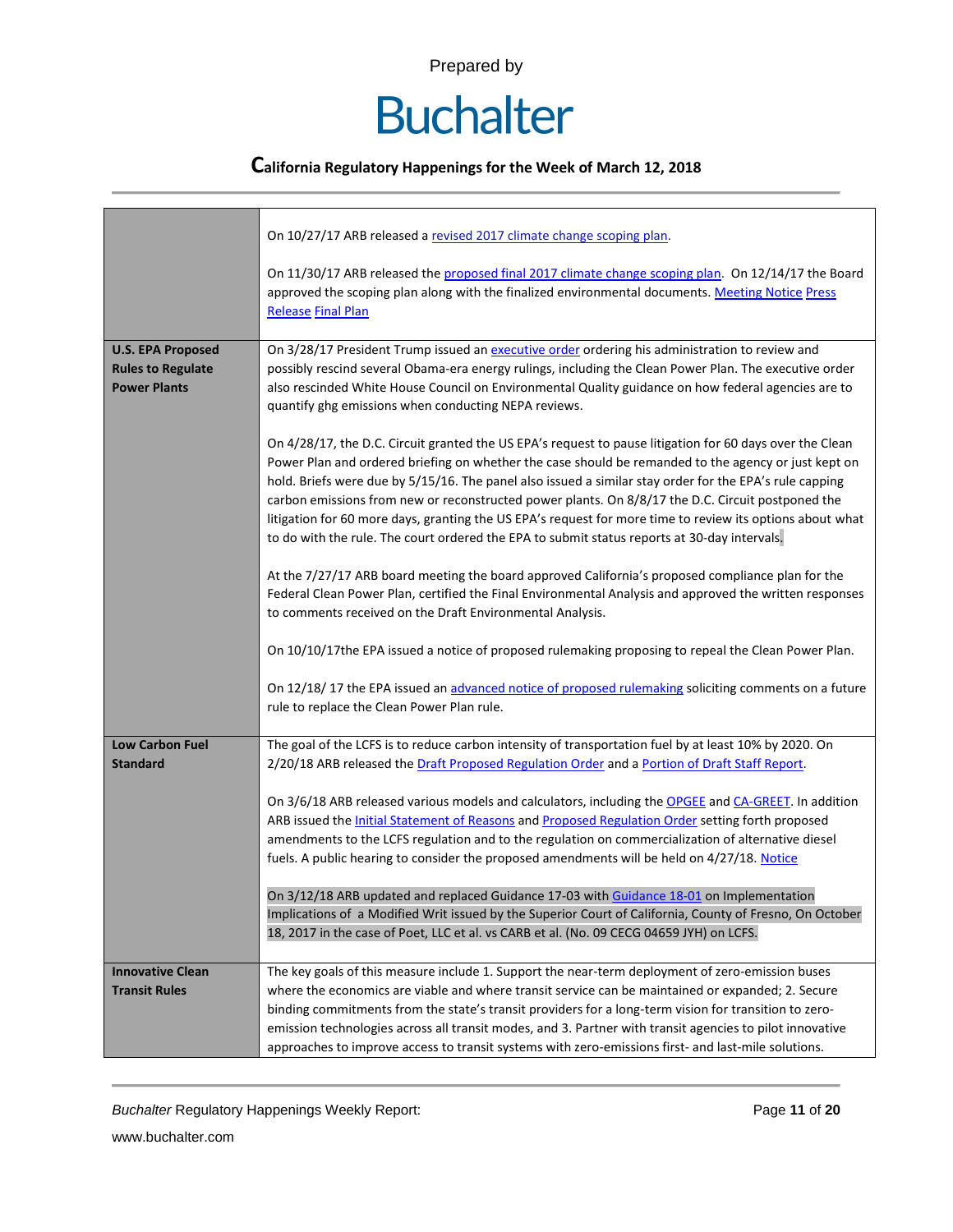

### **California Regulatory Happenings for the Week of March 12, 2018**

| On 12/15/17 a public workshop was held to discuss development of innovative clean transit.<br>Presentation. The staff proposal on the ICT Rules include achieving a zero emission transit system by<br>2040 and encouragement of early action with opportunities for funding. Rules would be applicable to all<br>public transit agencies that own or operate buses with GVWR > 14,000 lbs. |
|---------------------------------------------------------------------------------------------------------------------------------------------------------------------------------------------------------------------------------------------------------------------------------------------------------------------------------------------------------------------------------------------|
|                                                                                                                                                                                                                                                                                                                                                                                             |

### **California Independent System Operator**

| <b>Issue</b>              | <b>Latest Developments</b>                               |
|---------------------------|----------------------------------------------------------|
| <b>Board of Governors</b> | The next scheduled Board meeting is 3/22-23/18. Schedule |
| <b>Meeting</b>            | Agenda                                                   |

### **CAISO Stakeholder Initiatives**

| <b>Issue</b>                                                                              | <b>Latest Developments</b>                                                                                                                                                                                                                                                                                                                                                                                                                                                                                                                                                                                                                                                                               |  |  |  |  |  |
|-------------------------------------------------------------------------------------------|----------------------------------------------------------------------------------------------------------------------------------------------------------------------------------------------------------------------------------------------------------------------------------------------------------------------------------------------------------------------------------------------------------------------------------------------------------------------------------------------------------------------------------------------------------------------------------------------------------------------------------------------------------------------------------------------------------|--|--|--|--|--|
| <b>Flexible resource</b><br>adequacy criteria and<br>must offer obligations<br>(FRAC-MOO) | On 5/1/17 the CAISO posted the revised straw proposal. The CAISO held a stakeholder call on 5/8/17 to<br>discuss the revised straw proposal. Comments were due by 5/22/17. Market Notice Presentation<br>A Phase 2 Working Group call was held on 8/2/17. Market Notice. Comments were due by 8/18/17.<br><b>Brattle Presentation</b>                                                                                                                                                                                                                                                                                                                                                                    |  |  |  |  |  |
|                                                                                           | A Phase 2 Working Group Meeting was held on 9/26/17. Market Notice; Presentation<br>On 11/2/17 CAISO postponed the stakeholder meeting originally scheduled for 11/9/17 because more<br>time is needed to analyze the data and publish the proposal. A stakeholder meeting was held on<br>11/29/17. Market Notice. On 11/21/17 CAISO posted the draft proposal. Comments were due by<br>12/13/17. Presentation<br>On 1/31/18 CAISO posted the revised draft flexible capacity framework. A stakeholder meeting was held<br>on 2/7/18 to discuss the revised draft flexible capacity framework in the FRAC-MOO Phase 2 initiative.<br>Comments were due by 2/21/18. Market Notice Agenda and Presentation |  |  |  |  |  |
| <b>Energy Imbalance</b><br>Market (EIM)                                                   | Participants<br>On 10/1/16 Arizona Public Service and Puget Sound Energy joined EIM. On 10/18/16, Mexico Grid<br>Operator CENACE announced it was exploring EIM participation for Baja California Norte.<br>On 2/24/17 BANC agreed to join the EIM, acting on behalf of SMUD beginning in April 2019. News<br>Release<br>On 5/30/17 CAISO and Powerex announced that Powerex would participate in the EIM beginning in April<br>2018. Powerex will be the first non-U.S. participant to join the market. On 10/3/17 an information call to<br>discuss the Powerex EIM Implementation Agreement was held. Market Notice                                                                                   |  |  |  |  |  |

*Buchalter* Regulatory Happenings Weekly Report: Page **12** of **20**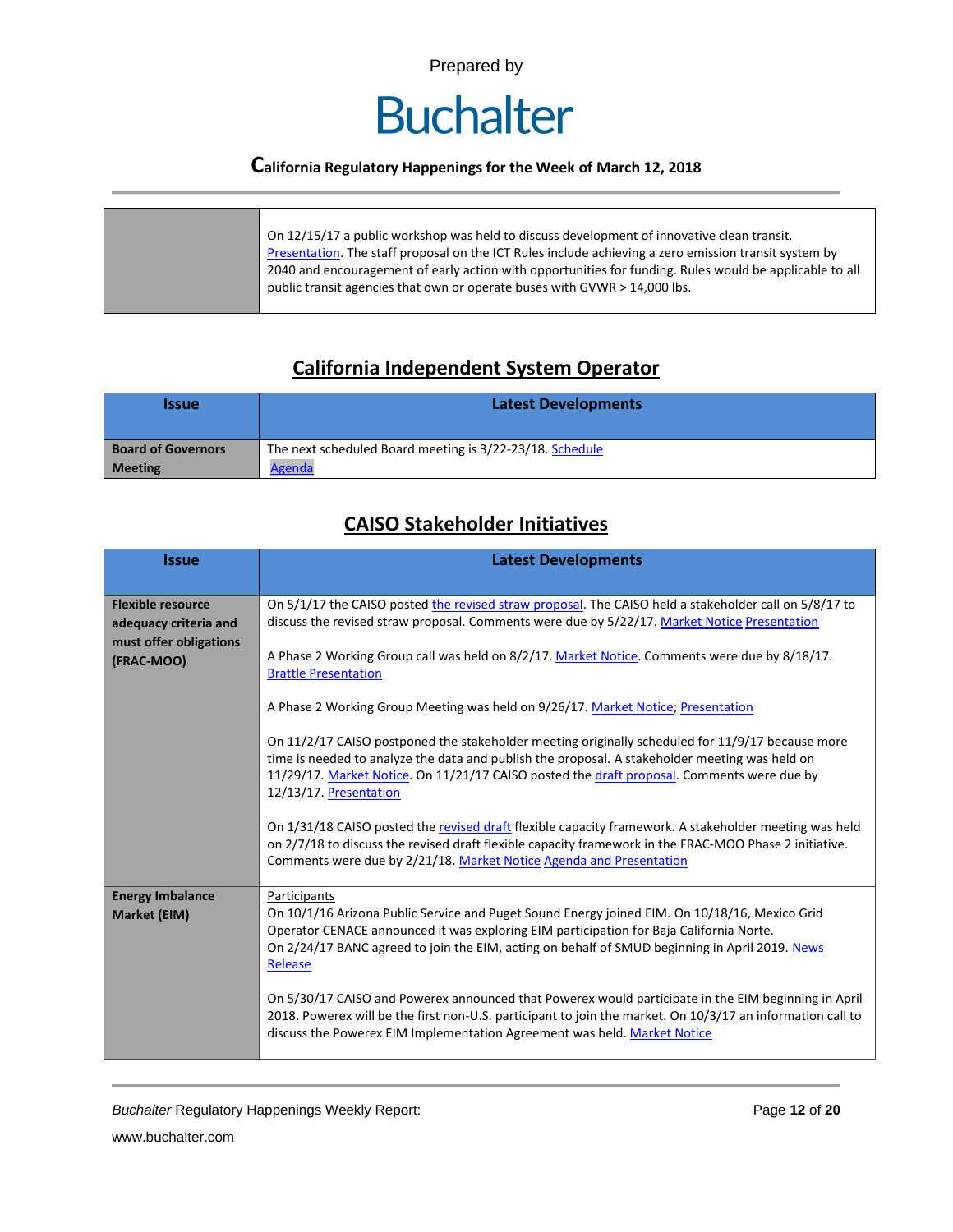# **Buchalter**

### **California Regulatory Happenings for the Week of March 12, 2018**

|                             | On 6/1/17 CAISO and LADWP announced that they had signed an agreement for LADWP to join the EIM<br>beginning in April 2019.                                                                                                                                                                                                                                                                                                                                                                                                                                                                                                                                                                                                                                                                                                                                                                                                 |
|-----------------------------|-----------------------------------------------------------------------------------------------------------------------------------------------------------------------------------------------------------------------------------------------------------------------------------------------------------------------------------------------------------------------------------------------------------------------------------------------------------------------------------------------------------------------------------------------------------------------------------------------------------------------------------------------------------------------------------------------------------------------------------------------------------------------------------------------------------------------------------------------------------------------------------------------------------------------------|
|                             | On 10/1/17 Portland General Electric became the fifth western utility to begin full participation in the<br>EIM.                                                                                                                                                                                                                                                                                                                                                                                                                                                                                                                                                                                                                                                                                                                                                                                                            |
|                             | On 12/14/17 CAISO approved a proposal by CAISO management to enhance the EIM. The decision<br>directs CAISO to move forward with a tariff change to use ISO modeling of energy storage (non-generator<br>resources) more broadly and support participants in the western EIM in modeling their aggregated<br>resources. The Board also accepted EIM enhancements that will automate some manual processes,<br>support financial settlements and expand the market's general modeling capabilities. News Release                                                                                                                                                                                                                                                                                                                                                                                                             |
|                             | Miscellaneous                                                                                                                                                                                                                                                                                                                                                                                                                                                                                                                                                                                                                                                                                                                                                                                                                                                                                                               |
|                             | On 6/13/17 the CAISO announced a new initiative. Consolidated Energy Imbalance Market Initiatives.<br>The initiative combines three EIM initiatives from the 2017 roadmap. Third Party Transmission<br>Contribution for EIM Transfers, Management of EIM Imbalance Settlement for Bilateral Schedule<br>Changes, and EIM Wheeling Rate Charges. A call to discuss the <i>Issue Paper</i> was held on 6/20/17.<br>Comments were due by 6/30/17. Market Notice Presentation. A stakeholder meeting was held on<br>8/7/17 to discuss the straw proposal. The straw proposal was posted on 7/31/17. Comments were due<br>by 8/17/17. Market Notice. On 8/28/17CAISO announced that the Business Requirements Specification<br>for the new EIM functionality is now available. The new functionality will automate manual processes<br>and facilitate EIM participation by entities both in and outside of the US. Market Notice |
|                             | A call was held on 9/12/17 to discuss the Draft Final Proposal. Presentation Market Notice. The comment<br>deadline was 9/27/17. On 10/4/17 CAISO announced that it would accept supplemental comments until<br>10/11/17. Notice                                                                                                                                                                                                                                                                                                                                                                                                                                                                                                                                                                                                                                                                                            |
|                             | On 11/3/17 CAISO posted draft tariff language. Comments were due by 11/22/17 and a web conference<br>to discuss was held on 11/30/17. Market Notice                                                                                                                                                                                                                                                                                                                                                                                                                                                                                                                                                                                                                                                                                                                                                                         |
|                             | On 12/1/17 CAISO posted revised draft tariff language and held a call on 12/7/17 to discuss. Market<br>Notice. On 12/13/17 CAISO posted the Final Draft Tariff Language.                                                                                                                                                                                                                                                                                                                                                                                                                                                                                                                                                                                                                                                                                                                                                    |
|                             | On 12/15/17 CAISO filed the tariff amendment with FERC in ER18-461. On 2/14/18 FERC issued an order<br>accepting the tariff revisions, effective 2/15/18.                                                                                                                                                                                                                                                                                                                                                                                                                                                                                                                                                                                                                                                                                                                                                                   |
| <b>Reliability Services</b> | On 2/2/17, CAISO posted the Phase 1B and Phase 2 Draft Tariff language. A call to discuss was held on<br>2/21/17. Market Notice                                                                                                                                                                                                                                                                                                                                                                                                                                                                                                                                                                                                                                                                                                                                                                                             |
|                             | On 4/7/17 the CAISO posted the Phase 1B and Phase 2 Draft Tariff language. A call to discuss was held on<br>4/24/17. Market Notice                                                                                                                                                                                                                                                                                                                                                                                                                                                                                                                                                                                                                                                                                                                                                                                          |
|                             | On 4/18/17 CAISO posted the Business Requirements Specifications v. 2.0.                                                                                                                                                                                                                                                                                                                                                                                                                                                                                                                                                                                                                                                                                                                                                                                                                                                    |
|                             | On 5/8/17 CAISO announced that the implementation date for the initiative had been extended to<br>$2/13/18$ from 11/1/17. The new effective date will be $4/1/18$ . The extension was discussed at the Market<br>Performance and Planning Forum on 5/16/17.                                                                                                                                                                                                                                                                                                                                                                                                                                                                                                                                                                                                                                                                 |
|                             | A technical working group call was held on 6/13/17 to clarify the tariff processes proposed in the                                                                                                                                                                                                                                                                                                                                                                                                                                                                                                                                                                                                                                                                                                                                                                                                                          |

*Buchalter* Regulatory Happenings Weekly Report: Page **13** of **20**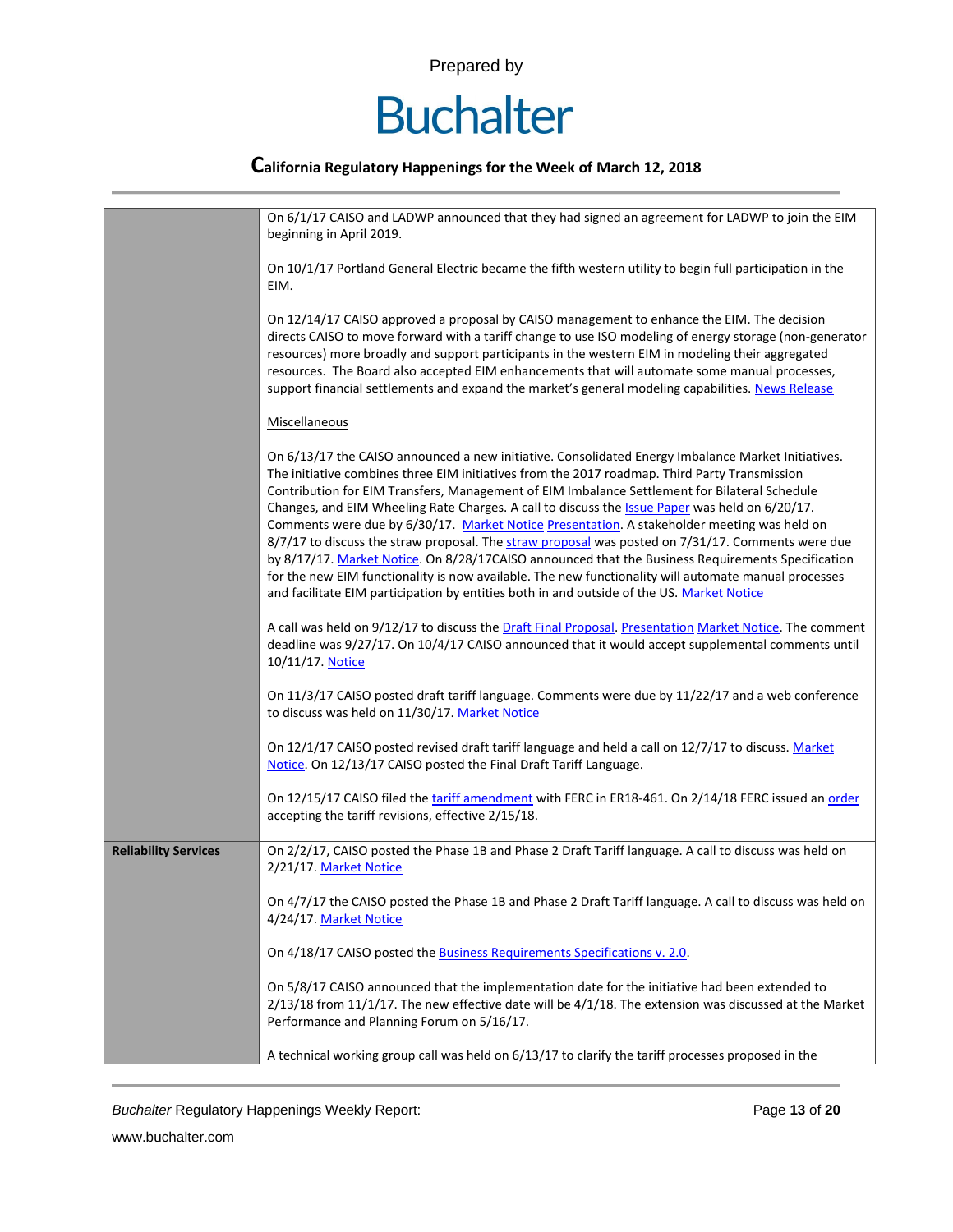# **Buchalter**

|                                                                                                              | initiative. Market Notice.                                                                                                                                                                                                                                                                                                                                                                                                                                                                                                                                                                                                                                                                                                                                                                                                                               |
|--------------------------------------------------------------------------------------------------------------|----------------------------------------------------------------------------------------------------------------------------------------------------------------------------------------------------------------------------------------------------------------------------------------------------------------------------------------------------------------------------------------------------------------------------------------------------------------------------------------------------------------------------------------------------------------------------------------------------------------------------------------------------------------------------------------------------------------------------------------------------------------------------------------------------------------------------------------------------------|
|                                                                                                              | On 7/7/17 The Second Revised Draft Tariff Language - Phase 1B and 2 was posted. A web conference to<br>discuss was held on 7/21/17. Market Notice Comments were due by 7/14/17.                                                                                                                                                                                                                                                                                                                                                                                                                                                                                                                                                                                                                                                                          |
|                                                                                                              | On 8/3/17 CAISO posted the Phase 2 - Third Revised Draft Tariff Language. Market Notice. On 9/29/17<br>CAISO filed the tariff amendment for phase 1B and Phase 2 at FERC in docket ER18-1. On 10/23/17<br>various parties filed comments and protests and the CPUC filed a limited protest. The CPUC has<br>requested that FERC reject the proposed tariff amendments regarding "listed local capacity." On<br>11/13/17 CAISO filed a motion for leave to file answer and answer to the various protests. On 11/30/17<br>CAISO filed another motion for leave to file answer and answer to SDG&E's filing. On 1/18/18 FERC<br>issued an order accepting the tariff revisions as filed, effective 2/15/18. On 2/14/18 CAISO filed a petition<br>for limited tariff waiver requesting a temporary suspension of the effectiveness of the tariff revisions. |
|                                                                                                              | Due to implementation issues CAISO requested a temporary suspension until 3/16/18. FERC granted the<br>suspension on 3/1/18. The initiative will now be activated for trade date 5/1/18. Market Notice                                                                                                                                                                                                                                                                                                                                                                                                                                                                                                                                                                                                                                                   |
|                                                                                                              | CAISO held a call on 1/4/18 to discuss process changes for resource adequacy and outage coordination<br>as part of the Reliability Services Initiative. These changes will be implemented in April 2018. Training<br>was provided on 1/10/18. Presentation. Market Notice.                                                                                                                                                                                                                                                                                                                                                                                                                                                                                                                                                                               |
|                                                                                                              | On 3/5/18 and 3/8/18 the CAISO held the RSI 2017 and RAAIM calculation modification market<br>simulation web conferences to discuss market simulation performance. CAISO has postponed the RSI<br>implementation to March 2018 and activation to May 2017 and the RAAIM Calculation modification<br>implementation to May 2018 and activation to July 2018. Market Notice                                                                                                                                                                                                                                                                                                                                                                                                                                                                                |
| <b>Energy Storage and</b><br><b>Distributed Energy</b><br><b>Resources Participation</b><br>(Phases 2 and 3) | On 5/4/17 CAISO hosted a meeting to discuss the third revised straw proposal. Comments were due by<br>5/18/17. Market Notice. On 4/13/17 CAISO posted the 2017 Baseline Accuracy Work Group Proposal<br>prepared by Nexant. On 4/17/17 CAISO posted the Third Revised Straw Proposal. Presentation                                                                                                                                                                                                                                                                                                                                                                                                                                                                                                                                                       |
|                                                                                                              | On 5/11/17 the CAISO announced that it was exploring options to determine whether market<br>enhancements are appropriate to manage certain outage reporting limitations of energy storage<br>resources with physical limitations. Market Notice                                                                                                                                                                                                                                                                                                                                                                                                                                                                                                                                                                                                          |
|                                                                                                              | On 6/2/17 a joint workshop was held with the CPUC to discuss Storage. Agenda                                                                                                                                                                                                                                                                                                                                                                                                                                                                                                                                                                                                                                                                                                                                                                             |
|                                                                                                              | On 6/9/17 the CAISO posted the Draft Final Proposal. A web conference was held on 6/15/17 to discuss.<br><b>Market Notice Presentation</b>                                                                                                                                                                                                                                                                                                                                                                                                                                                                                                                                                                                                                                                                                                               |
|                                                                                                              | On 6/28/17 ISO management formally notified the Board of Governors and the EIM Governing Body of<br>their initial decisional classification of this initiative. Management concluded that the initiative falls<br>within the EIM Governing Body's advisory role, which means that the initiative will be presented to the<br>Board for approval. Any objection to this classification was due by 7/5/17.                                                                                                                                                                                                                                                                                                                                                                                                                                                 |
|                                                                                                              | On 9/29/17 CAISO posted the Phase 3 issue paper. A stakeholder call was held on 10/12/17. The Phase 3<br>initiative will continue to identify and evaluate opportunities for increased participation of transmission<br>grid-connected energy storage and distribution-connected resources in the CAISO market. Unresolved<br>topics suggested by stakeholders in Phase 2 will also be considered. Market Notice                                                                                                                                                                                                                                                                                                                                                                                                                                         |
|                                                                                                              | A workshop to discuss the Phase 3 scope originally scheduled for 12/11/17 has been cancelled. The                                                                                                                                                                                                                                                                                                                                                                                                                                                                                                                                                                                                                                                                                                                                                        |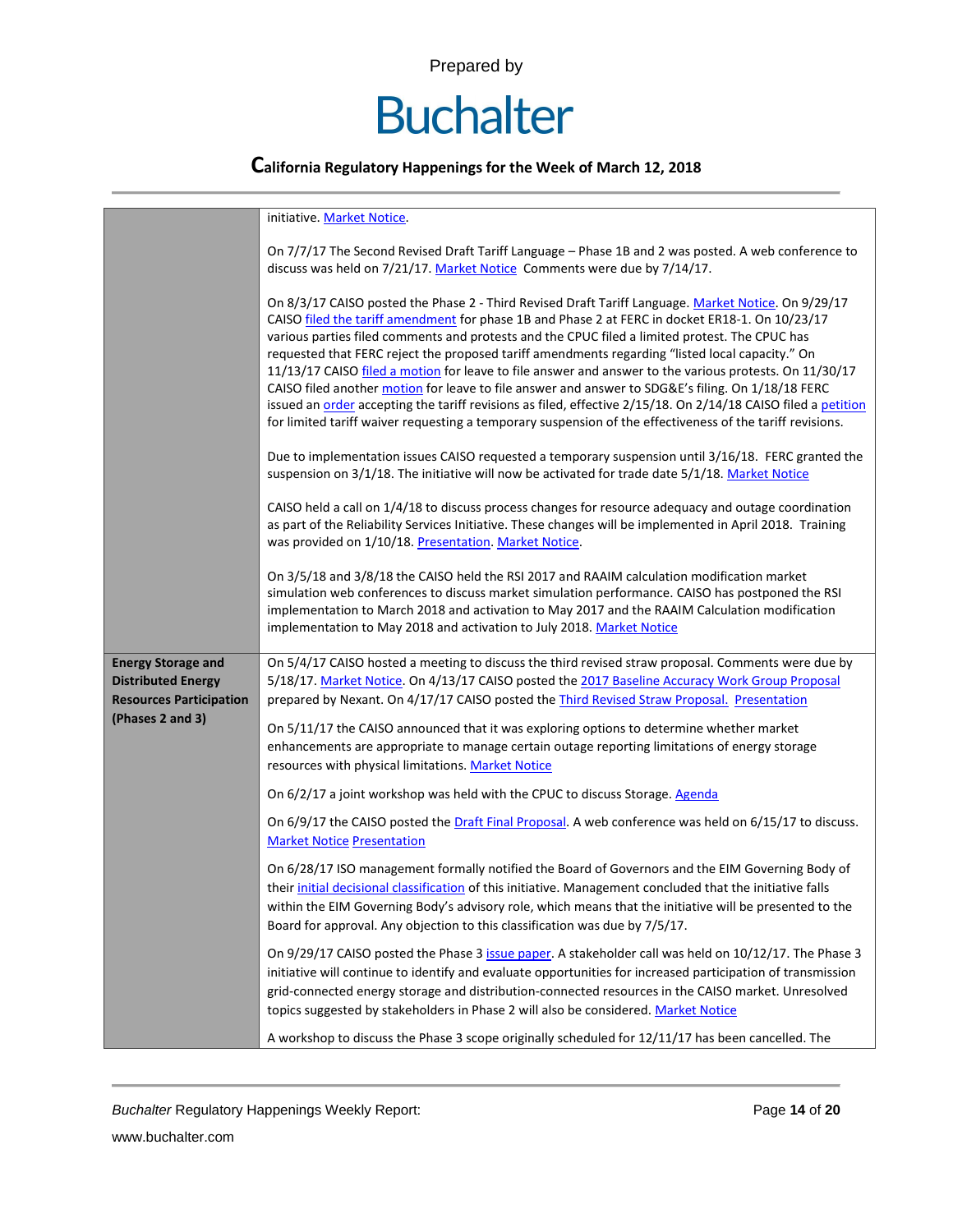

### **California Regulatory Happenings for the Week of March 12, 2018**

|                                                                                                                                          | workshop will not be held until 2018. Market Notice                                                                                                                                                                                                                                                                                     |  |  |  |
|------------------------------------------------------------------------------------------------------------------------------------------|-----------------------------------------------------------------------------------------------------------------------------------------------------------------------------------------------------------------------------------------------------------------------------------------------------------------------------------------|--|--|--|
|                                                                                                                                          | On 11/6/17 CAISO hosted a workshop to discuss proposed topics for phase 3. Several Stakeholders gave<br>presentations. Market Notice On 11/17/17 CAISO posted the draft tariff language for phase 2. A web<br>conference to discuss was held on 12/12/17. Market Notice.                                                                |  |  |  |
|                                                                                                                                          | A customer partnership group call was held on 12/13/17 to discuss implementation of demand response<br>current changes associated with phase 2 of the proceeding. Questions and comments to be discussed<br>during the call were due by 12/6/17. Market Notice                                                                          |  |  |  |
|                                                                                                                                          | A workshop to discuss Phase 3 was held on 1/16/18. Market Notice Agenda Presentation                                                                                                                                                                                                                                                    |  |  |  |
|                                                                                                                                          | On 2/15/18 CAISO posted the Phase 3 straw proposal. A workshop to discuss phase 3 was held on<br>2/21/18. Comments were due by 3/7/18. Market Notice                                                                                                                                                                                    |  |  |  |
|                                                                                                                                          | A workshop to discuss Phase 2 was held on 2/27/18. Market Notice Presentation                                                                                                                                                                                                                                                           |  |  |  |
|                                                                                                                                          | On 2/22/18 CAISO posted the Phase 3 straw proposal. A technical working group meeting will be held on<br>3/29/18. Comments are due by 4/9/18. Market Notice.                                                                                                                                                                            |  |  |  |
| <b>Transmission Access</b><br><b>Charge Options for</b><br><b>Integrating New</b><br><b>Participating</b><br><b>Transmission Owners.</b> | CAISO held a stakeholder meeting in Folsom on 12/13/16 to review the draft final proposal for the TAC<br>Options Initiative. On 12/6/16, CAISO posted the draft final proposal. Market Notice Presentation. The<br>comment deadline ended on 1/11/17.                                                                                   |  |  |  |
|                                                                                                                                          | On 12/20/16, CAISO posted an addendum to the draft regional framework proposal. The addendum is<br>intended to provide clarifications in light of questions raised at the 12/13/16 workshop. Comments were<br>due by 1/11/17. Market Notice                                                                                             |  |  |  |
|                                                                                                                                          | On 3/2/17 CAISO posted a summary of stakeholder comments and the CAISO's responses. Summary                                                                                                                                                                                                                                             |  |  |  |
| <b>Regional Resource</b><br><b>Adequacy</b>                                                                                              | On 12/1/16, CAISO posted a Regional Framework Proposal. A meeting was held on 12/8/16 to review the<br>draft final proposal. Market Notice. The comment deadline was 1/11/17.                                                                                                                                                           |  |  |  |
|                                                                                                                                          | On 3/1/17 CAISO posted the draft regional framework proposal stakeholder comments and CAISO<br>responses.                                                                                                                                                                                                                               |  |  |  |
| <b>Regional Integration</b><br><b>California GHG</b>                                                                                     | The CAISO held a stakeholder meeting on 5/31/17 to discuss the draft final proposal for the initiative. On<br>5/25/17 CAISO posted the Draft Final Proposal.                                                                                                                                                                            |  |  |  |
| compliance                                                                                                                               | On 6/22/17 CAISO held a call to discuss a revised draft final proposal. Market Notice Presentation. On<br>6/26/17 CAISO posted the Revised Draft Final Proposal. Comments were due by 7/6/17.                                                                                                                                           |  |  |  |
|                                                                                                                                          | A stakeholder call was held on 12/4/17 to continue discussions on the initiative and the attribution<br>accuracy report. Comments on materials presented were due by 12/18/17. Market Notice. Presentation.<br><b>CAISO</b> presentation                                                                                                |  |  |  |
|                                                                                                                                          | On 2/20/18 CAISO posted the updated Second Revised Draft Final Proposal. A call to discuss was held on<br>2/22/18. Market Notice Recording                                                                                                                                                                                              |  |  |  |
| <b>Miscellaneous Tariff</b>                                                                                                              | On 2/10/17, CAISO announced that it was expediting three minor tariff language revisions in advance of                                                                                                                                                                                                                                  |  |  |  |
| <b>Revisions</b>                                                                                                                         | the broader tariff clarifications filing process. These changes include (i) revising section 34.13.12 to be<br>consistent with other provisions in the tariff allowing for automatic acceptance of bids from SC's when<br>they do not act within a specified time period; (ii) aligning periods for negotiated default energy bids, and |  |  |  |

*Buchalter* Regulatory Happenings Weekly Report: Page **15** of **20**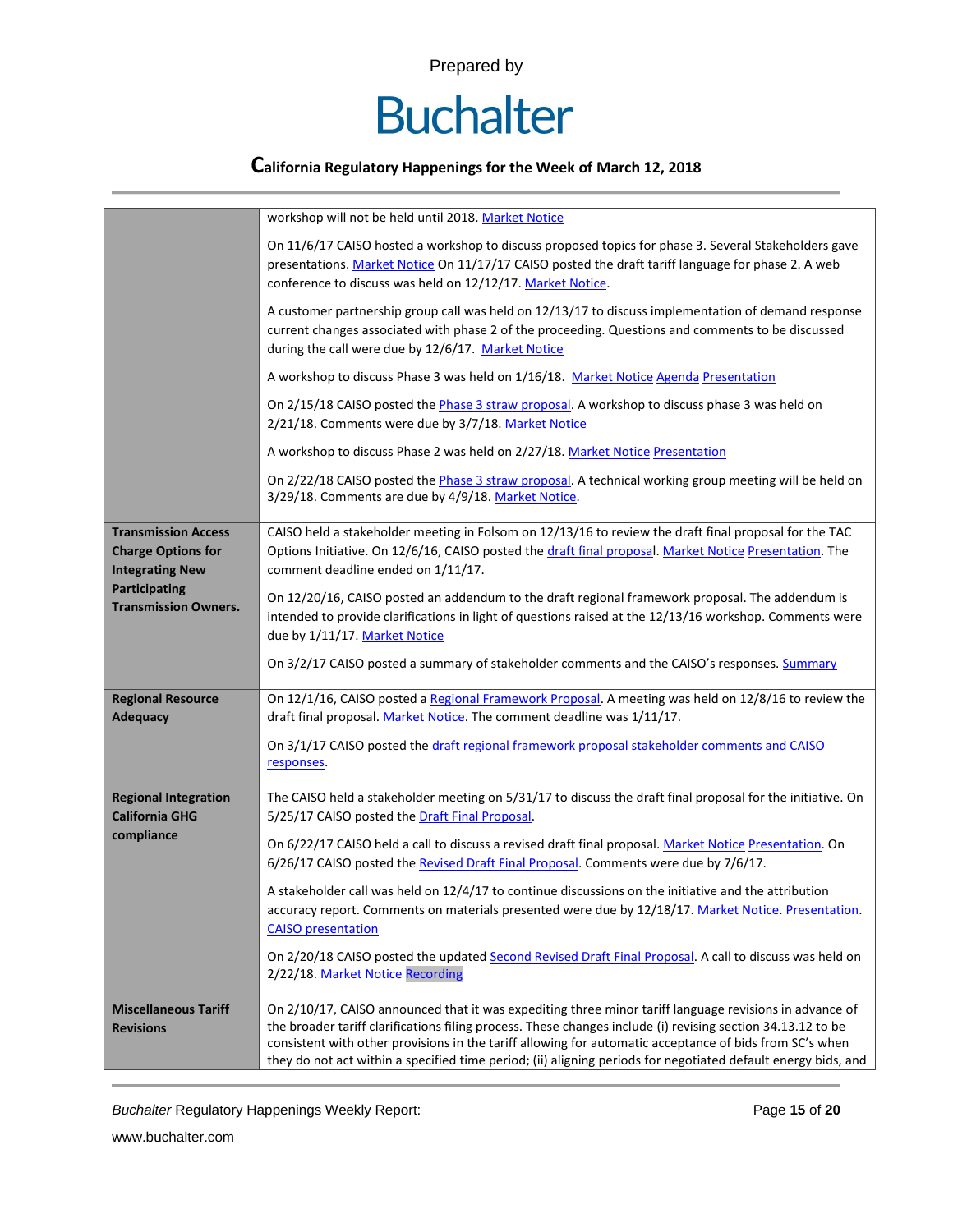

|                                             | (iii) removal of the obligation to post effective flexible capacity factors for resources under construction.<br>Proposal                                                                                                                                                                                                                                                                                                                                                                                                                                                                                                                                                                                                                                                                                                                                                                                                                                                                                                        |  |  |  |  |  |
|---------------------------------------------|----------------------------------------------------------------------------------------------------------------------------------------------------------------------------------------------------------------------------------------------------------------------------------------------------------------------------------------------------------------------------------------------------------------------------------------------------------------------------------------------------------------------------------------------------------------------------------------------------------------------------------------------------------------------------------------------------------------------------------------------------------------------------------------------------------------------------------------------------------------------------------------------------------------------------------------------------------------------------------------------------------------------------------|--|--|--|--|--|
|                                             | A call to discuss these proposed changes was held on 2/23/17. Market Notice. On 3/9/17 CAISO filed the<br>tariff changes at FERC in docket ER17-1132. Tariff Filing. On 4/24/17 FERC issued a letter order accepting<br>the tariff amendment.                                                                                                                                                                                                                                                                                                                                                                                                                                                                                                                                                                                                                                                                                                                                                                                    |  |  |  |  |  |
| <b>Review Transmission</b>                  | On 4/12/17 CAISO posted a background white paper entitled "How Transmission Cost Recovery Through                                                                                                                                                                                                                                                                                                                                                                                                                                                                                                                                                                                                                                                                                                                                                                                                                                                                                                                                |  |  |  |  |  |
| <b>Access Charge</b>                        | Transmission Access Charge Works Today. "                                                                                                                                                                                                                                                                                                                                                                                                                                                                                                                                                                                                                                                                                                                                                                                                                                                                                                                                                                                        |  |  |  |  |  |
| <b>Structure</b>                            |                                                                                                                                                                                                                                                                                                                                                                                                                                                                                                                                                                                                                                                                                                                                                                                                                                                                                                                                                                                                                                  |  |  |  |  |  |
|                                             | On 6/30/17 CAISO posted the issue paper. A stakeholder meeting was held on 7/12/17. Market Notice<br>Presentation. A working group meeting was held on 8/29/17 to discuss the 6/30/17 issue paper. An<br>additional meeting to discuss is scheduled for 9/25/17. Comments following the meeting were due by<br>10/13/17. Market Notice On 9/15/17 CAISO posted Supporting Materials. On 9/20/17 CAISO posted the<br>questions submitted by stakeholders on Clean Coalition's proposed solution presenting during the<br>8/29/17 working group meeting. These questions were discussed at the 9/25/17 meeting. Market<br>Notice.                                                                                                                                                                                                                                                                                                                                                                                                  |  |  |  |  |  |
|                                             | On 10/18/17 CAISO announced that the straw proposal had been postponed.                                                                                                                                                                                                                                                                                                                                                                                                                                                                                                                                                                                                                                                                                                                                                                                                                                                                                                                                                          |  |  |  |  |  |
|                                             |                                                                                                                                                                                                                                                                                                                                                                                                                                                                                                                                                                                                                                                                                                                                                                                                                                                                                                                                                                                                                                  |  |  |  |  |  |
|                                             | On 1/11/18 CAISO posted the Straw Proposal. A meeting to discuss was held on 1/18/18. Comments<br>were due by 2/15/18. Market Notice                                                                                                                                                                                                                                                                                                                                                                                                                                                                                                                                                                                                                                                                                                                                                                                                                                                                                             |  |  |  |  |  |
| 2017 Expedited GIDAP<br><b>Enhancements</b> | On 7/21/17 CAISO announced a new initiative entitled "2017 Expedited GIDAP Enhancements." Issue<br>Paper and Straw Proposal. The initiative addresses two issues that CAISO believes merit immediate<br>attention and expedited resolution. The first extends GIDAP parking provisions and the second revises<br>the interconnection request window and validation timeframe. In light of the slowdown in procurement<br>by utilities CAISO proposes to extend the parking period for an addition year (for 2 years total) and<br>commits to examine the TP Deliverability qualification criteria comprehensively in a 2017 initiative.<br>Second, CAISO proposes to shorten the interconnection request window and lengthen the time for<br>correction and validation. CAISO proposes that the next open interconnection request window will run<br>from 4/1 to 4/15 and the validation process will be extended by 15 days. Market Notice Presentation. A<br>call to discuss was held on 8/4/17, comments were due by 8/11/17. |  |  |  |  |  |
|                                             | On 8/30/17 CAISO posted a Revised Straw Proposal. A call to discuss the revised straw proposal was held<br>on 9/6/17. Comments were due by 9/13/17. Market Notice Presentation.                                                                                                                                                                                                                                                                                                                                                                                                                                                                                                                                                                                                                                                                                                                                                                                                                                                  |  |  |  |  |  |
|                                             | On 10/10/17 CAISO posted the draft final proposal. Comments were due by 10/23/17. A call to discuss<br>was held on 10/16/17. Market Notice. On 11/30/17 CAISO posted draft tariff language. Comments were<br>due by 12/13/17. A call to discuss was held on 12/20/17. Market Notice                                                                                                                                                                                                                                                                                                                                                                                                                                                                                                                                                                                                                                                                                                                                              |  |  |  |  |  |
|                                             | On 1/9/18 CAISO filed the tariff amendment with FERC (ER18-626). The amendment is comprised of two<br>sets of revisions. The first set of revisions are associated with extending the current "parking" period<br>from one year to two years for interconnection requests still seeking a ppa before committing to Full<br>Capacity Deliverability Status. The second set is associated with shortening the interconnection request<br>window by two weeks and lengthening the time for correction and validation. This revision would<br>shorten the interconnection window to two weeks, April 1 - April 15. On 3/9/18 FERC issued an order<br>accepting the proposed tariff revisions, effective 3/11/18.                                                                                                                                                                                                                                                                                                                     |  |  |  |  |  |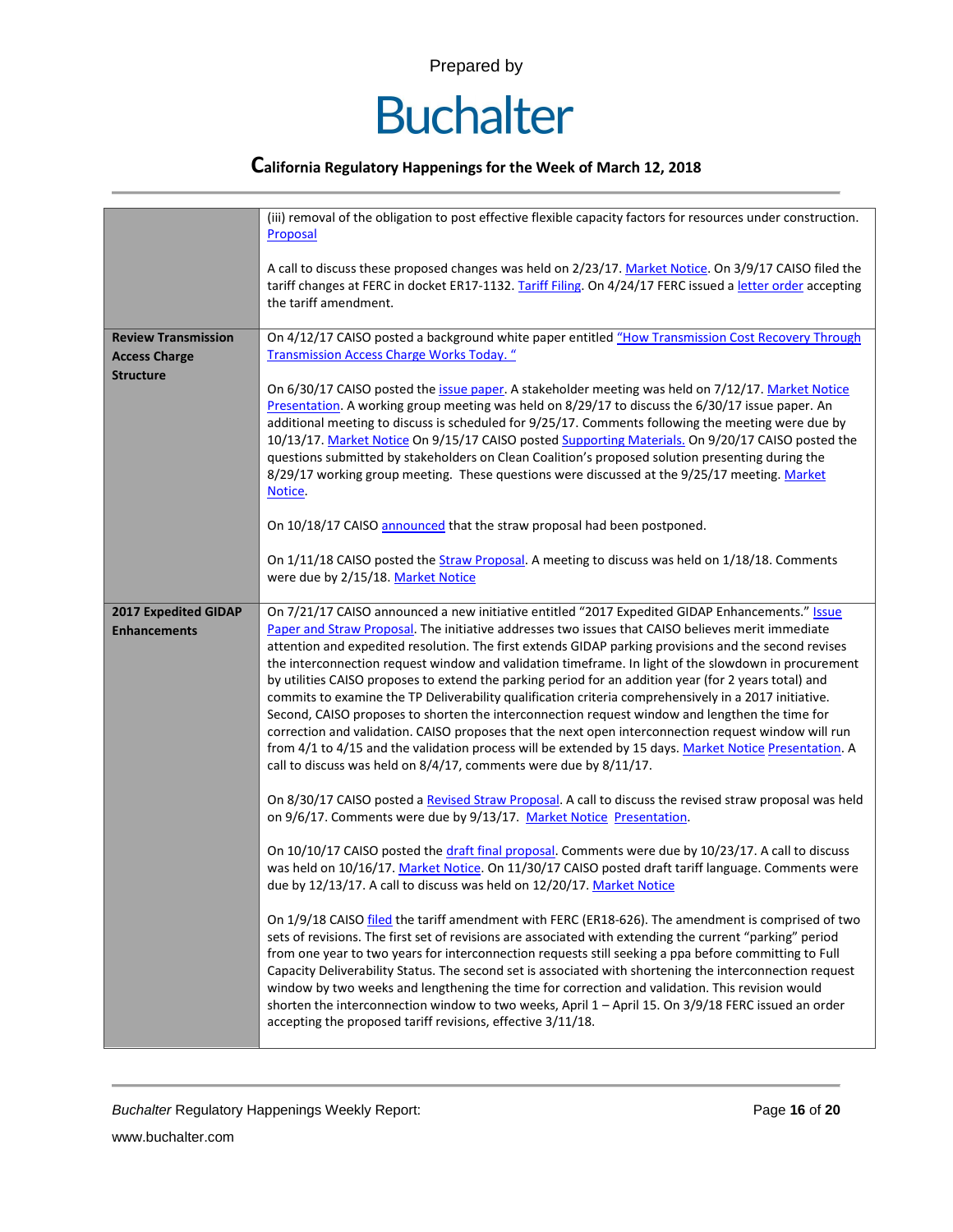

| <b>Imbalance</b><br>Conformance<br><b>Enhancements</b> | On 11/29/17 CAISO announced a new initiative Imbalance Conformance Enhancements. An issue paper<br>and straw proposal was posted and a call to discuss was held on 12/8/17. Market Notice. Presentation<br><b>Issue Paper and Straw Proposal</b><br>The scope of the initiative it so clarify the CAISO's authority to conform for imbalance in both real time<br>and the day ahead. The initiative will also propose enhancements for the conformance limiter to ensure<br>price spikes do not result. Comments were due by 12/20/17.<br>On 1/30/18 CAISO posted the Draft Final Proposal. A call to discuss was held on 2/6/18. Market Notice<br><b>Agenda and Presentation</b><br>On 3/14/18 CAISO posted the Updated Draft Final Proposal. Market Notice. Comments are due by<br>$3/21/18$ .                                                                                                                                                                                                                                                                                            |  |  |  |
|--------------------------------------------------------|---------------------------------------------------------------------------------------------------------------------------------------------------------------------------------------------------------------------------------------------------------------------------------------------------------------------------------------------------------------------------------------------------------------------------------------------------------------------------------------------------------------------------------------------------------------------------------------------------------------------------------------------------------------------------------------------------------------------------------------------------------------------------------------------------------------------------------------------------------------------------------------------------------------------------------------------------------------------------------------------------------------------------------------------------------------------------------------------|--|--|--|
| <b>Reliability Coordinator</b>                         | On 1/2/18 CAISO announced that it would become its own Reliability Coordinator and offer these<br>services to other balancing authorities and transmission operators in the western US. These services<br>include outage coordination, day-ahead planning and real-time monitoring for reliability. In order to<br>accomplish this task, CAISO gave notice of withdrawal to its current reliability coordinator Peak<br>Reliability. CAISO also provided withdrawal to the agencies funding the agreement with Peak Reliability,<br>including, but not limited to, BANC, WAPA, LADWP, APS, BPA, IID, MID, PacifiCorp, SMUD, Salt River<br>Project, and TID. An informational call was held on 1/4/18 and public meetings in Folsom, Portland and<br>Phoenix on 1/17/18, 1/18/18 and 1/19/18 respectively. Market Notice<br>On 3/13/18 CAISO launched its Reliability Coordinator Services Rates, Terms and Conditions initiative. A<br>stakeholder meeting is scheduled for 4/12/18 to discuss the straw proposal. The straw proposal will be<br>available by 4/5/18. Revised Market Notice |  |  |  |
| Interconnection<br><b>Process Enhancements</b><br>2018 | On 1/4/18 CAISO launched a new initiative, Interconnection Process Enhancements 2018. On 1/17/18<br>the CAISO posted the issue paper. A stakeholder meeting was held on 1/24/18. Comments were due by<br>2/7/18. The initiative will evaluate potential changes to enhance the CAISO generator interconnection<br>procedures and agreements. Market Notice Topics fall into six broad categories, 1. Deliverability; 2.<br>Energy Storage; 3. Generator Interconnection Agreements; 4. Interconnection Financial Security and Cost<br>Responsibility; 5. Interconnection Requests; and 6. Modifications. Presentation                                                                                                                                                                                                                                                                                                                                                                                                                                                                       |  |  |  |
| <b>Day-Ahead Market</b><br><b>Enhancements</b>         | On 2/8/18 CAISO launched a new initiative, Day-Ahead Market Enhancements. This initiative will address<br>ramping and uncertainty previously left to be resolved by the real-time market. A stakeholder meeting<br>was held on 3/7/18 to discuss the issue paper and straw proposal. Enhancements to be considered<br>include combining the Integrated Forward Market with the Residual Unit Commitment process, changing<br>the day-ahead scheduling granularity from hourly to 15-minute and adding an imbalance reserve<br>product. At the kickoff meeting, CAISO discussed additional design elements. Market Notice. On 2/28/18<br>CAISO posted the issue paper/straw proposal. Comments on the issue paper are due by 3/21/18.<br><b>Presentation</b>                                                                                                                                                                                                                                                                                                                                 |  |  |  |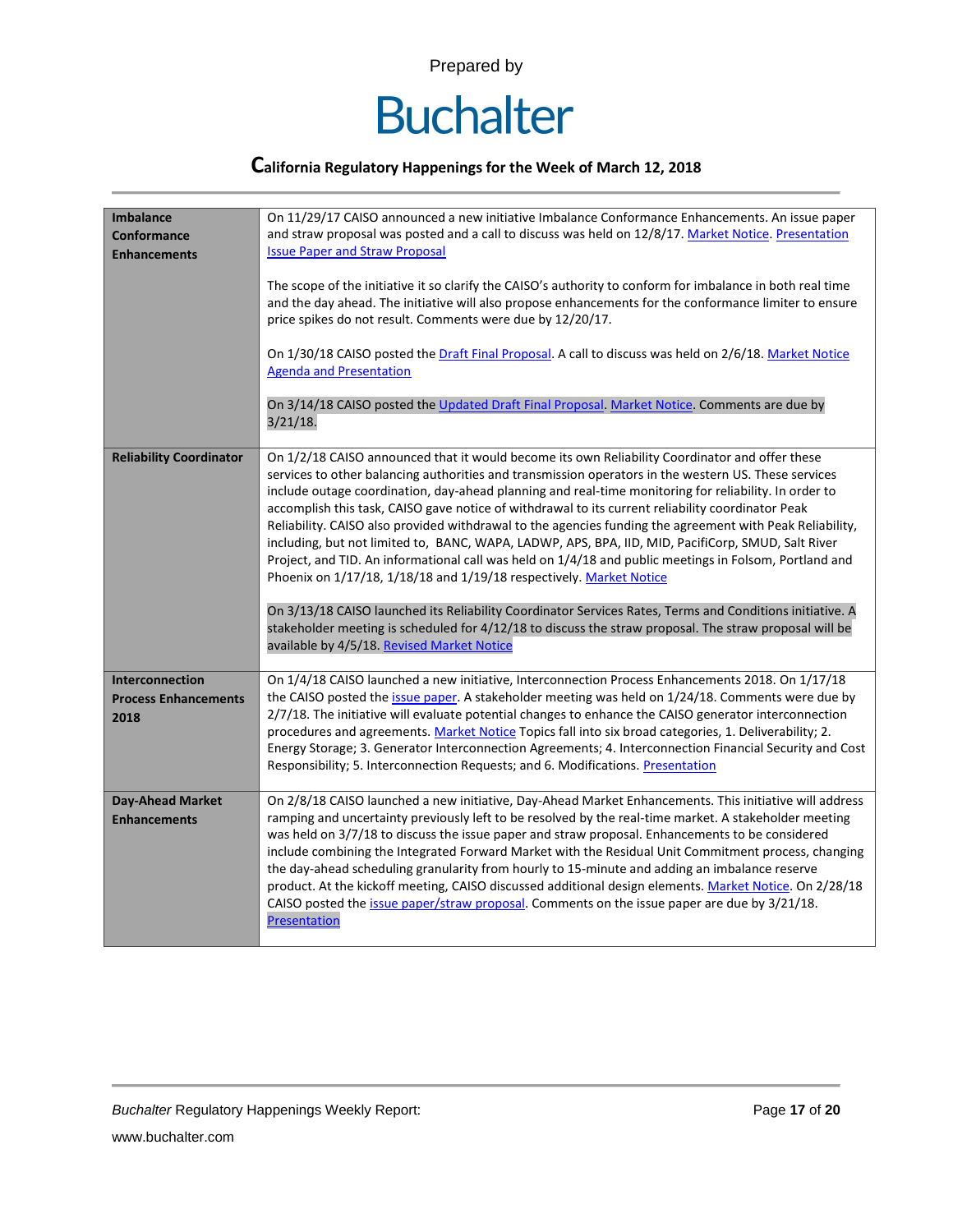# **Buchalter**

#### **California Regulatory Happenings for the Week of March 12, 2018**

## **Federal Energy Regulatory Commission**

| <b>Issue</b>                                                                           | <b>Latest Developments</b>                                                                                                                                                                                                                                                                                                                                                                                                                                                                                                                                                                                                                                                 |  |  |  |  |
|----------------------------------------------------------------------------------------|----------------------------------------------------------------------------------------------------------------------------------------------------------------------------------------------------------------------------------------------------------------------------------------------------------------------------------------------------------------------------------------------------------------------------------------------------------------------------------------------------------------------------------------------------------------------------------------------------------------------------------------------------------------------------|--|--|--|--|
| <b>Large Generator</b><br><b>Interconnection</b><br><b>Reforms NOPR RM17-</b><br>8-000 | On 12/15/16 FERC proposed reforms to its large generator interconnection processes aimed at<br>improving the efficiency of processing interconnection requests, removing barriers to needed resource<br>development, and assuring continued reliability of the grid. The NOPR revises regulations, the pro forma<br>Large Generator Interconnection Procedures and the pro forma LGIA. While the NOPR applies to large<br>generating facilities (>20MW), the NOPR does seek comment on whether any of the proposed changes<br>should be applied to small generating facilities. News Release NOPR. Comments were due 60 days after<br>publication in the Federal Register. |  |  |  |  |
|                                                                                        | On 2/23/17, the Commission extended the comment deadline to 4/13/17. On 4/28/17 MID filed an<br>answer.                                                                                                                                                                                                                                                                                                                                                                                                                                                                                                                                                                    |  |  |  |  |
|                                                                                        | On 7/3/17 Sunflower Electric Power Corporation Mid-Kansas Electric Company requested leave to<br>submit out of time comments. On 7/20/17 Renewable Energy Systems Americas, Inc. submitted a motion<br>to intervene out of time.                                                                                                                                                                                                                                                                                                                                                                                                                                           |  |  |  |  |
|                                                                                        | On $2/2/18$ FERC announced that it would convene a technical conference on April 3 <sup>rd</sup> and 4 <sup>th</sup> to discuss<br>issues related to the coordination of Affected Systems raised in the complaint filed by EDF Renewable<br>Energy against MISO, Southwest Power pool and PJM and this Notice of Proposed Rulemaking.                                                                                                                                                                                                                                                                                                                                      |  |  |  |  |
| <b>Grid Reliability and</b><br><b>Resilience Pricing</b><br>$(AD18-7)$                 | On 1/8/18 FERC initiated this proceeding after terminating RM18-1, a rulemaking tasked with evaluating<br>the DOE pricing proposal. This proceeding will holistically examine the resiliency of the market and asks<br>RTOs and ISOs to provide information on whether the Commission needs to act regarding resiliency.<br>RTOs filed comments on 3/9/18, including CAISO.                                                                                                                                                                                                                                                                                                |  |  |  |  |
|                                                                                        | On 3/14/18 various energy industry associations filed a joint motion for a 30 day extension of time to file<br>reply comments.                                                                                                                                                                                                                                                                                                                                                                                                                                                                                                                                             |  |  |  |  |
| <b>Electric Storage</b><br>Participation in<br><b>Regional Markets</b>                 | On 2/15/18 FERC voted to remove barriers to the participation of electric storage resources in the<br>capacity, energy and ancillary services markets operated by RTOs and ISOs. The order is intended to<br>enhance completion and promote greater efficiency in the nation's electric wholesale markets, and<br>support the resilience of the bulk power system. Order 841                                                                                                                                                                                                                                                                                               |  |  |  |  |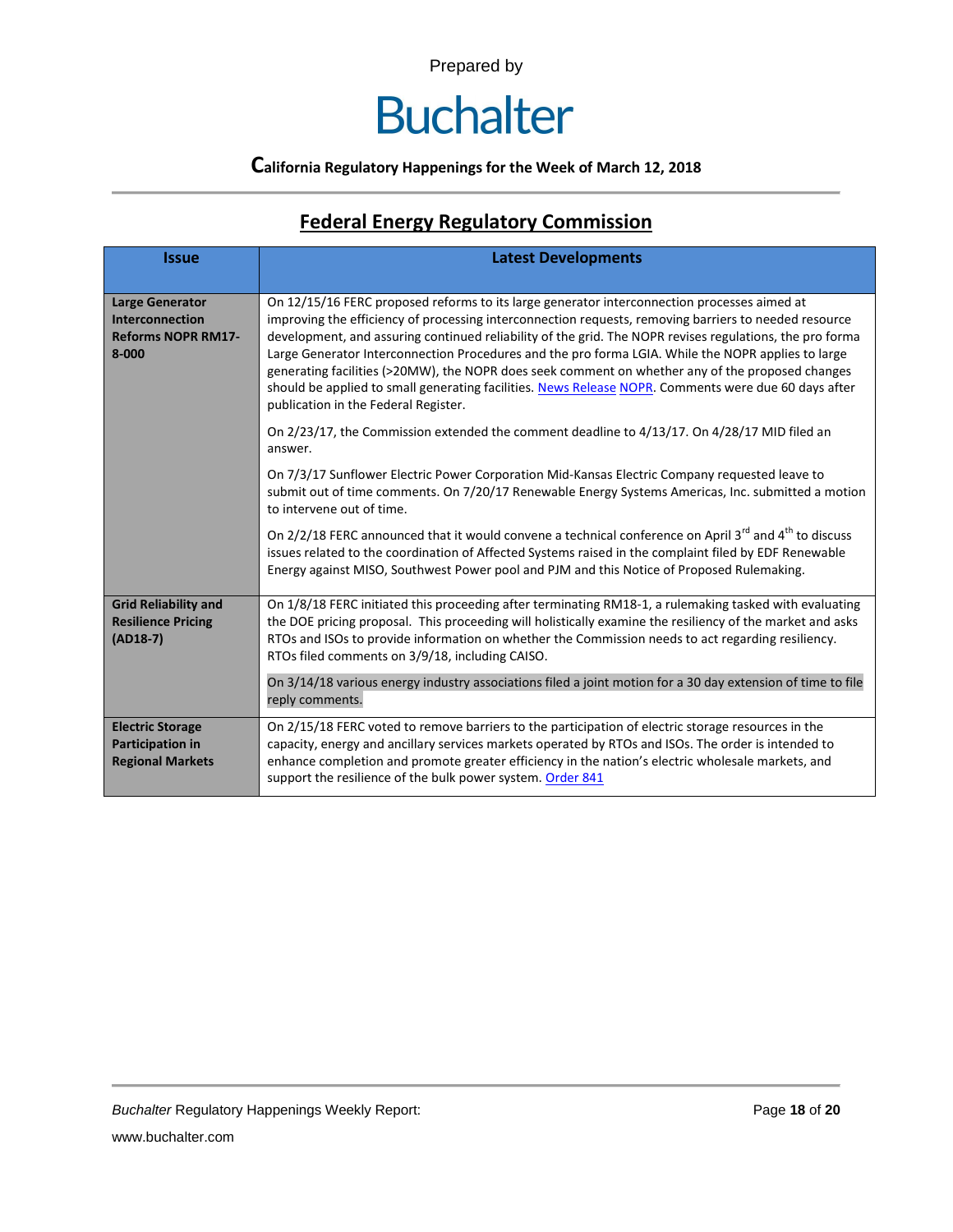# **Buchalter**

**California Regulatory Happenings for the Week of March 12, 2018**

## **Upcoming Meetings**

| <b>March 2018</b>                                                                       |                                                                                                                                                                                                                                          |                                                                                                                   |                                                                                                                                                                                                                                                                      |                                                         |
|-----------------------------------------------------------------------------------------|------------------------------------------------------------------------------------------------------------------------------------------------------------------------------------------------------------------------------------------|-------------------------------------------------------------------------------------------------------------------|----------------------------------------------------------------------------------------------------------------------------------------------------------------------------------------------------------------------------------------------------------------------|---------------------------------------------------------|
| <b>Monday</b>                                                                           | <b>Tuesday</b>                                                                                                                                                                                                                           | Wednesday                                                                                                         | <b>Thursday</b>                                                                                                                                                                                                                                                      | <b>Friday</b>                                           |
| 19<br><b>CAISO Reliability</b><br>Requirements<br>Customer<br>Partnership Group<br>10am | 20<br><b>CPUC Quarterly</b><br>meeting of the<br><b>FM&amp;V stakeholders</b><br>10am<br>CAISO Review of<br><b>RMR and Capacity</b><br>Procurement<br>Mechanism 10am                                                                     | 21<br><b>CEC Business</b><br>Meeting 10am                                                                         | 22<br><b>ARB Board Meeting</b><br>(in Riverside) 9am<br><b>CPUC Meeting</b><br>9:30am<br><b>CPUC Board Meeting</b><br>10:30am                                                                                                                                        | 23<br><b>ARB Board Meeting</b><br>(in Riverside) 8:30am |
| 26                                                                                      | 27<br><b>CAISO Energy</b><br>Storage and DER<br>Phase 2<br>Implementation<br>Customer<br>Partnership Group<br>meeting 1pm<br>CPUC pre-hearing<br>conference in<br>R.11.03.12 cost and<br>revenue issues<br>associated with ghg<br>1:30pm | 28<br>CEC Webinar on<br>Emerging<br>Technologies:<br><b>Innovative Energy</b><br><b>Ffficient Walls</b><br>9:30am | 29<br>CPUC Workshop on<br>how to improve<br>public access to<br>public records<br>9:45am<br><b>CAISO Energy</b><br>Storage and DER<br>Phase 3 Technical<br><b>Working Group</b><br>Meeting 10am<br><b>CPUC IRP Modeling</b><br><b>Advisory Group</b><br>Webinar 10am | 30                                                      |